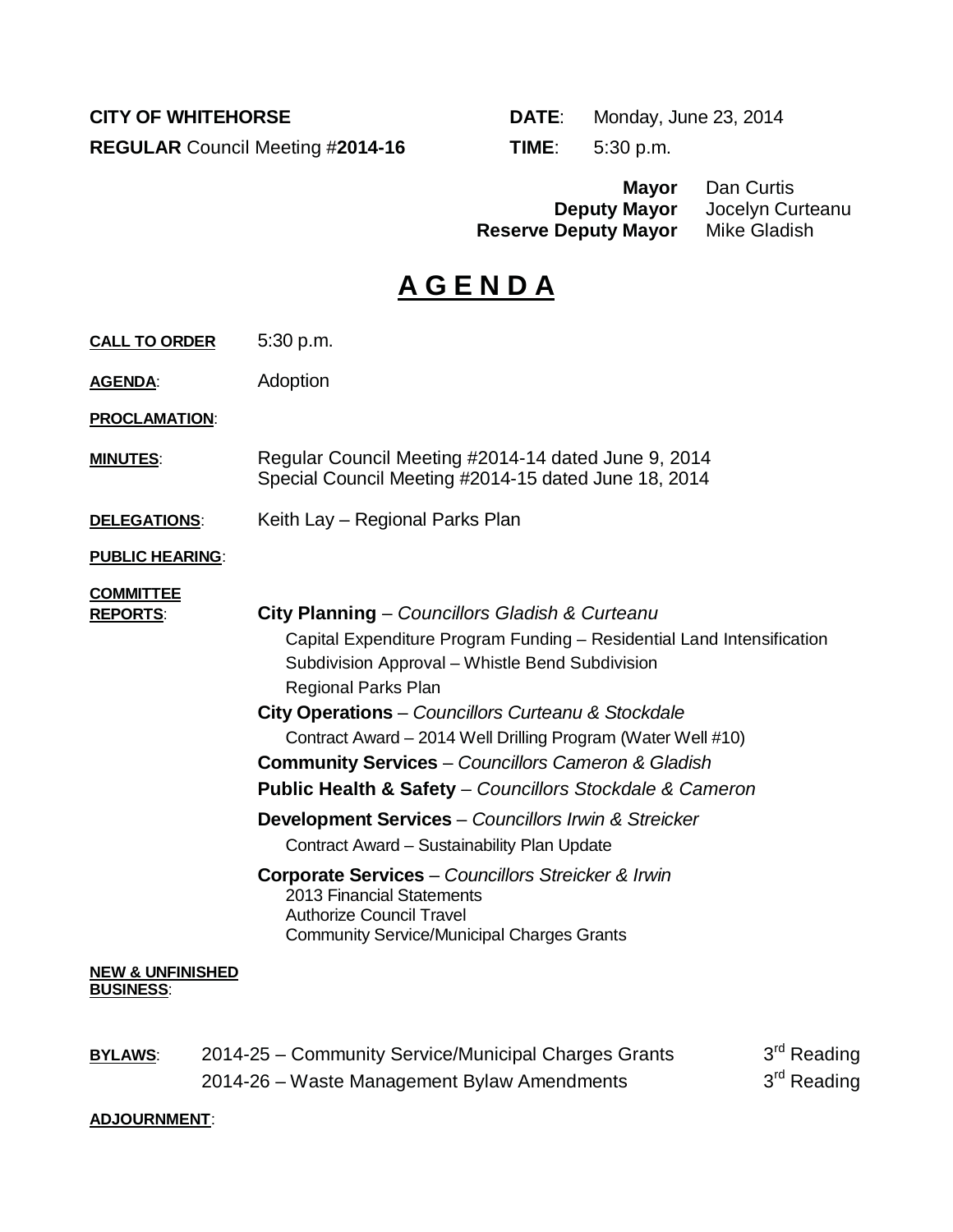MINUTES of **REGULAR** Meeting #2014-14 of the council of the City of Whitehorse called for 5:30 p.m. on Monday, June 9, 2014, in Council Chambers, City Hall.

| <b>PRESENT:</b> | Mayor Dan Curtis                |
|-----------------|---------------------------------|
|                 | <b>Councillors Kirk Cameron</b> |
|                 | Jocelyn Curteanu                |
|                 | <b>Mike Gladish</b>             |
|                 | <b>Betty Irwin</b>              |
|                 | Dave Stockdale                  |
|                 | John Streicker                  |
|                 |                                 |

| ALSO PRESENT: |                                                          | City Manager Christine Smith |
|---------------|----------------------------------------------------------|------------------------------|
|               | Director of Community and Recreation Services Linda Rapp |                              |
|               | Director of Corporate Services Robert Fendrick           |                              |
|               | Director of Development Services Mike Gau                |                              |
|               | Director of Infrastructure and Operations Brian Crist    |                              |

| Mayor Curtis called the meeting to order at 5:30 p.m. | <b>CALL TO ORDER</b> |
|-------------------------------------------------------|----------------------|
| 2014-14-01                                            |                      |

It was duly moved and seconded THAT the agenda be adopted as amended with the addition of Ian Robertson as a delegate speaking to the contract award for the Urban Containment Boundary Expansion Areas Pre-feasibility Assessment. Carried Unanimously **AGENDA**  Mayor Curtis proclaimed June 12 to 14, 2014 to be Air Cadet League of Canada Days in the City of Whitehorse, and welcomed representatives here to attend the annual meeting of the organization. **PROCLAMATION**  Mayor Curtis commended the recent success of local residents at the National Skills Canada competition. **2014-14-02** It was duly moved and seconded THAT the minutes of the regular council meeting dated May 26, 2014 be adopted as presented. Carried Unanimously **MINUTES** May 26, 2014

1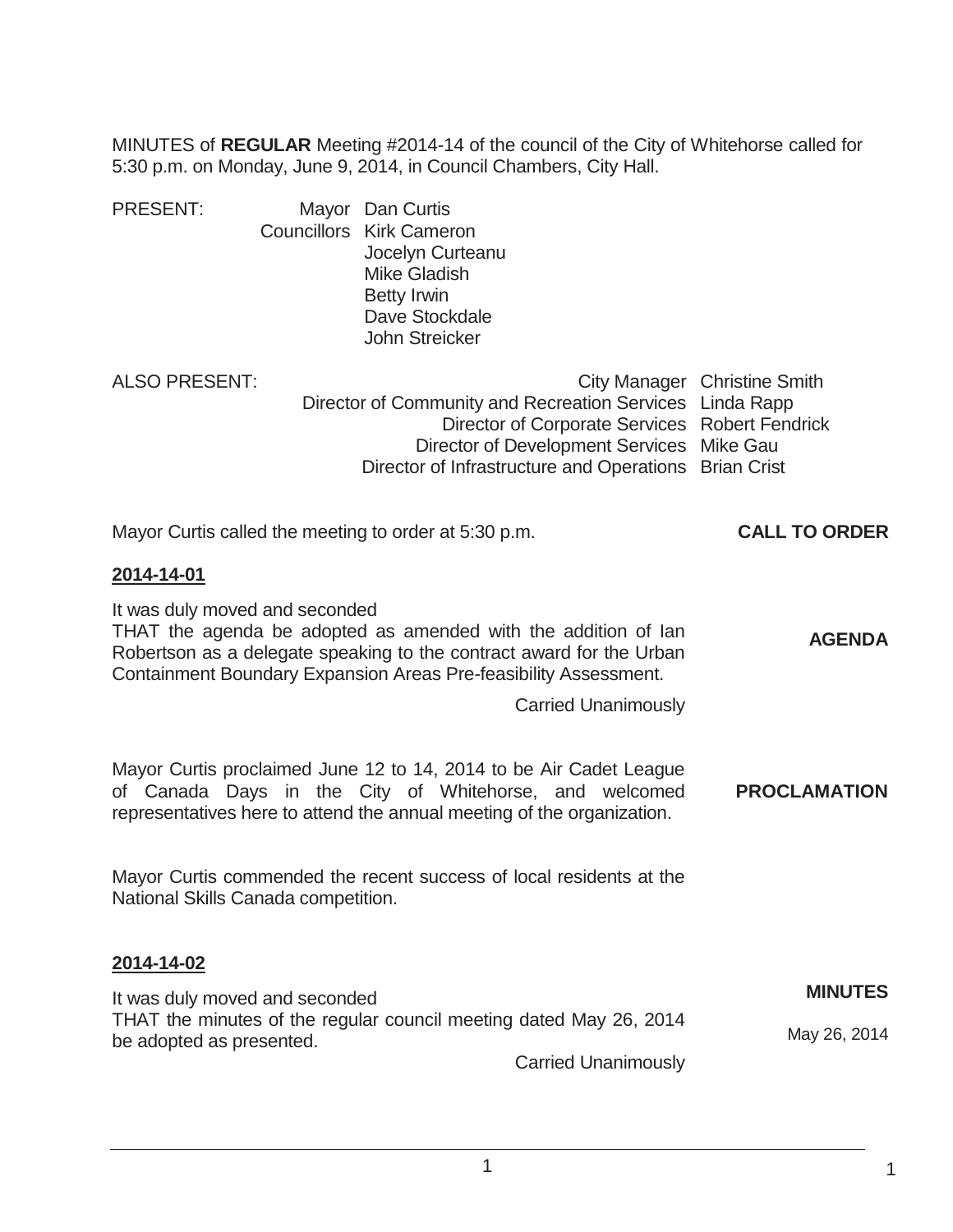#### **DELEGATIONS**

Mr. Ian Robertson of Inukshuk Planning addressed Council to express concerns regarding the new recommendation coming forward with respect to the contract award for the pre-feasibility assessment of urban containment boundary expansion areas. He stated that the report does not address the issues previously raised with respect to the review process, and does not offer alternatives such as splitting the contract or awarding the contract to another bidder. He also stated that the report does not address the impact of delaying this project.

Mr. Robertson also expressed concern regarding the overall proposal review process and suggested that the City's purchasing practices need significant review. He stated the opinion that Council has not acted in the best interests of the public with respect to this contract.

IAN ROBERTSON Inukshuk Planning

### **COMMITTEE REPORTS**

#### **City Planning Committee**

Elizabeth Savoie addressed the Committee to request that Council change the zoning of the mixed-use commercial lot at 706-708 Ogilvie Street back to Old Town residential. She expressed concern regarding the impacts to the neighbourhood if the lots are sold and the new owner develops the property to maximum allowances under the current zoning. In particular, she expressed concern that the maximum height allowed would negatively impact the natural beauty of the area. Ms. Savoie suggested that Council should survey local residents with respect to future use of this property and suggested some survey questions.

Administration confirmed that the maximum height for development is 20 metres in the area, and this height limit was established by the zoning of the land. The sale of the lots was authorized by council in April, and the sale will be advertised shortly.

ELIZABETH SAVOIE Zoning of 706-708 Ogilvie For Information Only

#### **City Operations Committee**

There was no report from the City Operations Committee.

#### **Community Services Committee**

Mayor Curtis proclaimed June 7, 2014 to be National Health and Fitness Day in the City of Whitehorse. National Health & Fitness Day Proclamation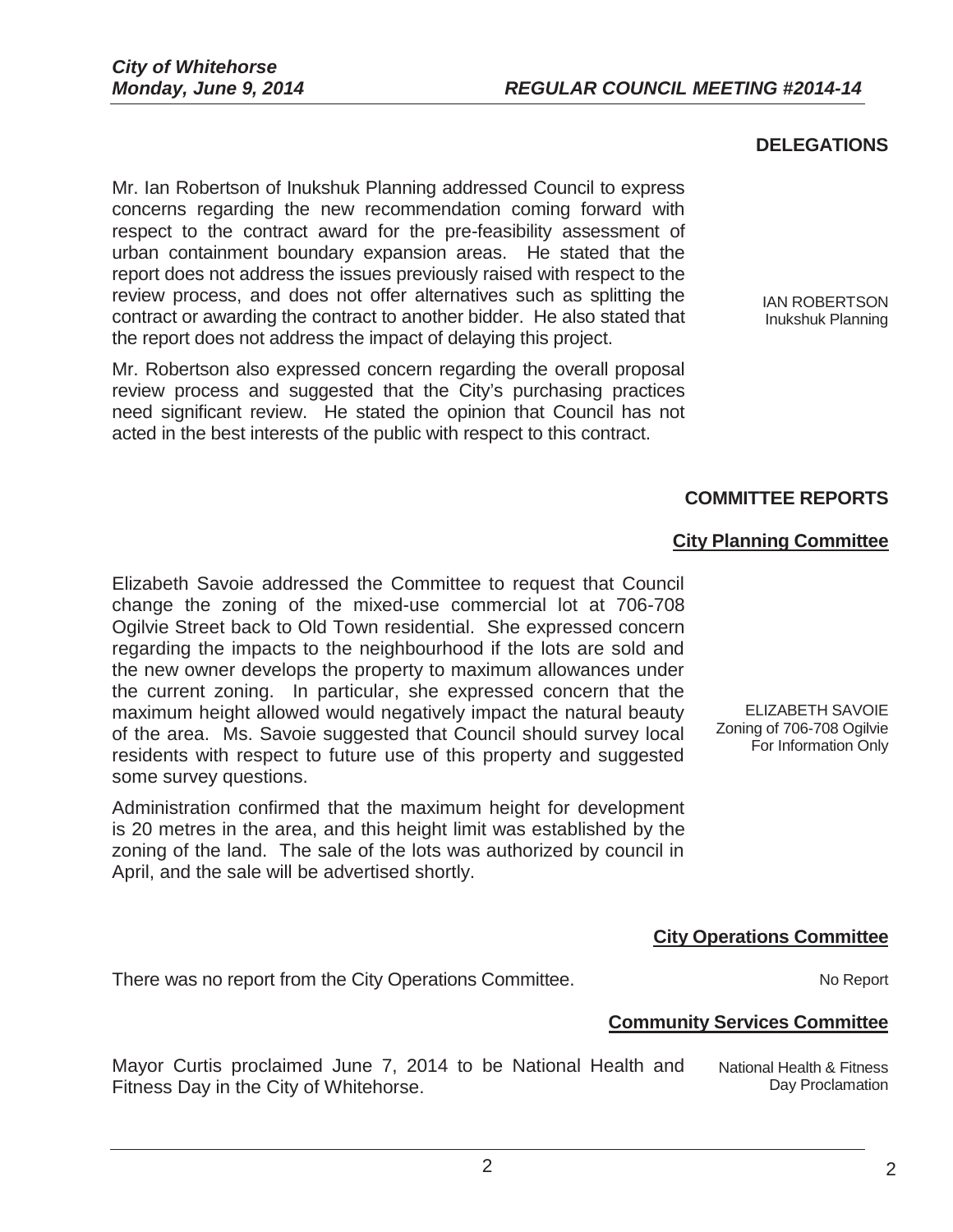Sue Starr and Susie Anne Bartsch, representing the Heart of Riverdale Community Centre Society, addressed the Committee to express their thanks for the Recreation Grant awarded to their group this year. They provided an update on the activities and objectives of the Society and the specific project for which the grant funds will be used. They confirmed that the society's focus is on youth and intergenerational programs.

The Committee commended the society for its programs and their value to the community.

#### **2014-14-03**

It was duly moved and seconded

WHEREAS it has been clearly demonstrated that aboriginal women in Canada are disproportionately represented in statistics of murdered and missing persons, and Whitehorse as a community has been directly affected by this tragedy;

BE IT RESOLVED THAT Whitehorse City Council hereby supports a motion passed unanimously by the Yukon Legislature and endorses a call for an independent national enquiry into the case of missing and murdered aboriginal women; and

THAT the City's support for an independent national enquiry into the case of missing and murdered aboriginal women be leveraged by advising the Federation of Canadian Municipalities and the Association of Yukon Communities of this resolution; and

THAT Whitehorse City Council supports the efforts of aboriginal women's groups and the R.C.M.P. to develop a plan of action to address the root causes of this epidemic of violence against aboriginal women and put a stop to it.

Carried Unanimously

Council commended the Canadian Coalition of Municipalities Against Racism and Discrimination Advisory Committee for bringing this issue forward, and noted that there is significant support from other agencies for this important initiative.

**COMMITTEE** RECOMMENDATION Support for National Inquiry

CCMARD ADVISORY

HEART OF RIVERDALE COMMUNITY CENTRE

For Information Only

**SOCIETY** 

**Discussion** 

### **Public Health and Safety Committee**

There was no report from the Public Health and Safety Committee. No Report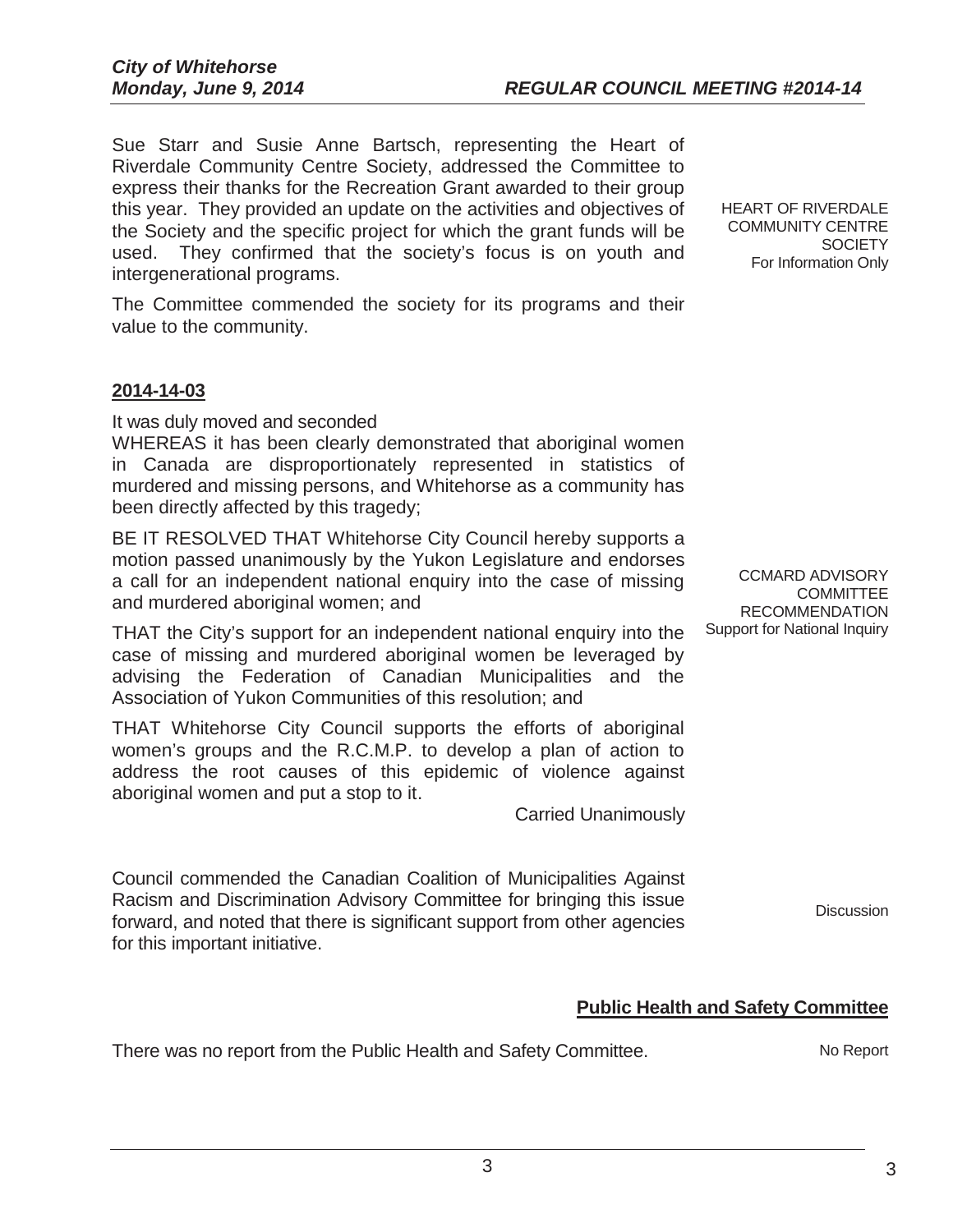### **Development Services Committee**

#### **2014-14-04**

It was duly moved and seconded

THAT Bylaw 2014-26, a bylaw to amend the Waste Management Bylaw with respect to clean wood waste, be brought forward for due consideration under the bylaw process.

Carried Unanimously

Council members noted that this initiative is part of the City's Solid Waste Action Plan, and commended the proposed phase-in period that will facilitate and encourage proper sorting at work sites.

**Corporate Services Committee** 

Mayor Curtis commended council members for their attendance at various local events and their participation in meetings and conferences on behalf of the City. Councillor Irwin was commended for her contributions to the Association of Yukon Communities.

Council Members Commended For Information Only

### **NEW & UNFINISHED BUSINESS**

#### **2014-14-05**

It was duly moved and seconded THAT the contract for the Urban Containment Boundary Expansion Areas Pre-Feasibility Assessments be awarded to Urban Systems in the amount of \$238,587.00. Defeated Unanimously

4

Council discussed the ramification of cancelling this contract and noted that the cancellation will not create undue timeline issues. It was also noted that the issue can be revisited at a later date when staff capacity will allow the dedication of more resources to the request for proposals process. The consensus was that it is in the best interest of the City to cancel the project at this time.

### **2014-14-06**

It was duly moved and seconded

THAT the Mayor be authorized to sign an amended Stand-Still Agreement between the City of Whitehorse and 535685 Yukon Inc. dated June 2014 with respect to the WildPlay Yukon Assets located at the Mount Sima ski facility.

Carried Unanimously

CONTRACT AWARD FOR URBAN CONTAINMENT BOUNDARY EXPANSION AREAS PRE-FEASIBILITY ASSESSMENTS

**Discussion** 

REVISED STAND-STILL AGREEMENT FOR WILDPLAY ASSETS AT MOUNT SIMA

**Discussion** 

BYLAW

BRING FORWARD AMENDMENTS TO WASTE MANAGEMENT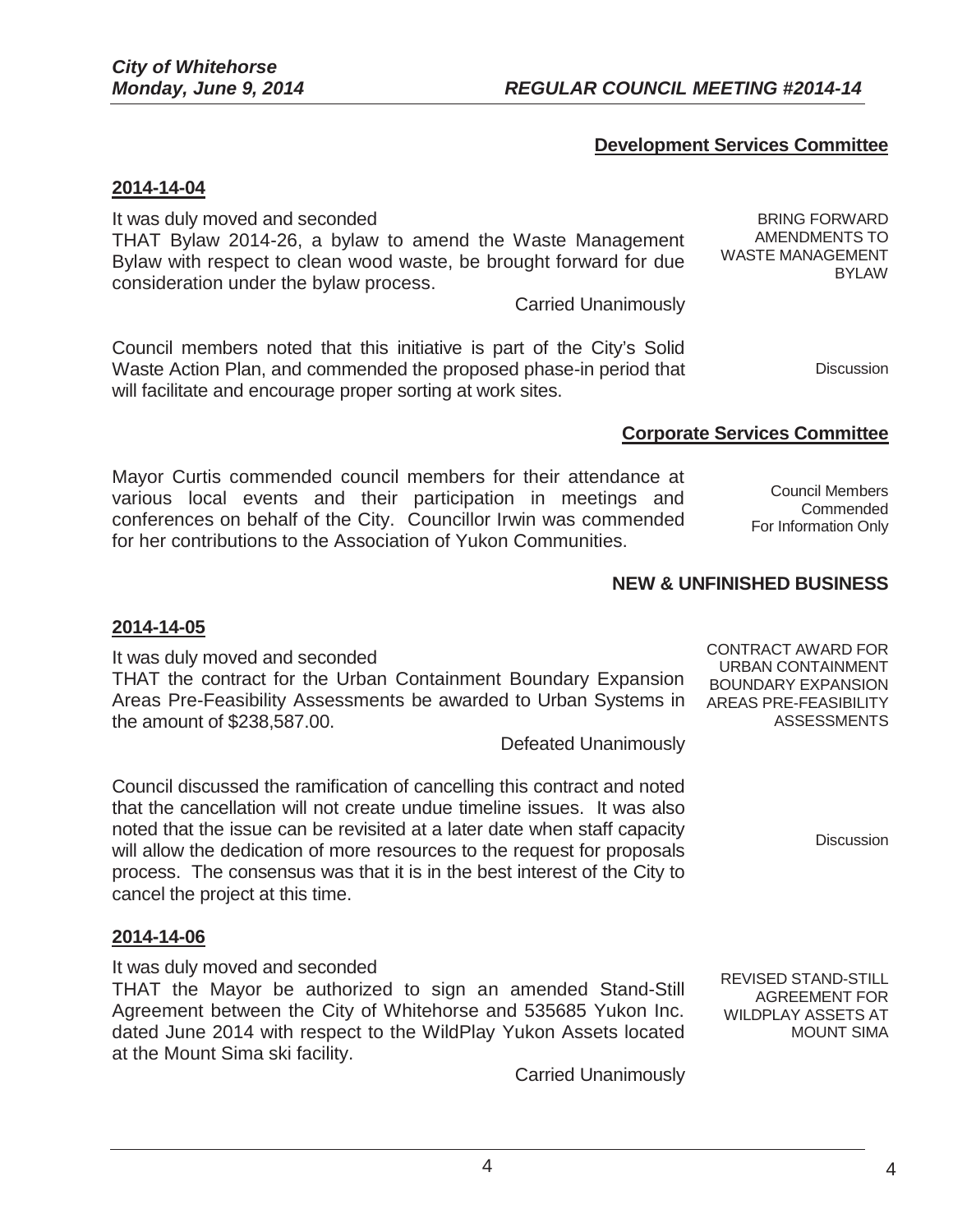**2014-14-07** 

Administration confirmed that the revised agreement does not impose Administration committed that the revised agreement does not impose<br>any additional liability on the City of Whitehorse.

#### **BYLAWS**

| <b>BYLAW 2014-24</b><br>AMEND BUILDING AND<br><b>PLUMBING BYLAW</b><br>THIRD READING         |
|----------------------------------------------------------------------------------------------|
| <b>BYLAW 2014-26</b><br><b>AMEND WASTE</b><br><b>MANAGMENT BYLAW</b><br><b>FIRST READING</b> |
| <b>SECOND READING</b><br><b>ADJOURNMENT</b>                                                  |
|                                                                                              |

Mayor

City Clerk

ADOPTED by resolution at Meeting #2014-

\_\_\_\_\_\_\_\_\_\_\_\_\_\_\_\_\_\_\_\_\_\_\_\_\_\_\_\_\_\_\_\_\_\_

\_\_\_\_\_\_\_\_\_\_\_\_\_\_\_\_\_\_\_\_\_\_\_\_\_\_\_\_\_\_\_\_\_\_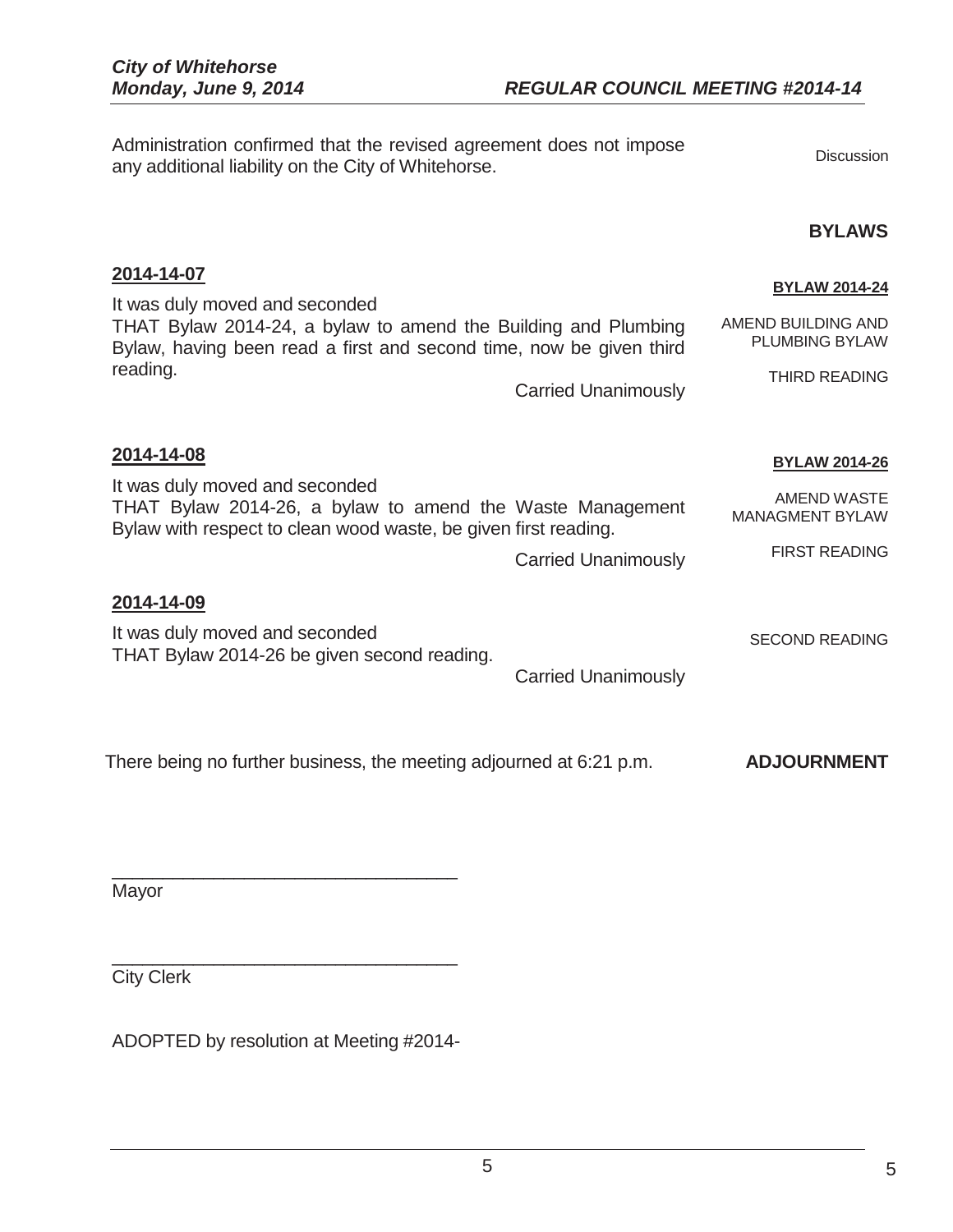MINUTES of **SPECIAL** Meeting #2014-15 of the council of the City of Whitehorse called for 12:00 noon on Wednesday, June 18, 2014, in Council Chambers, City Hall.

| <b>PRESENT:</b> | Mayor Dan Curtis                |
|-----------------|---------------------------------|
|                 | <b>Councillors Kirk Cameron</b> |
|                 | Jocelyn Curteanu - late arrival |
|                 | <b>Mike Gladish</b>             |
|                 | <b>Betty Irwin</b>              |
|                 | Dave Stockdale                  |
|                 | John Streicker                  |
|                 |                                 |

|                                                          | City Manager Christine Smith |
|----------------------------------------------------------|------------------------------|
| Director of Community and Recreation Services Linda Rapp |                              |
| Director of Corporate Services Robert Fendrick           |                              |
| Director of Development Services Mike Gau                |                              |
| Director of Infrastructure and Operations Brian Crist    |                              |
|                                                          |                              |

Mayor Curtis called the meeting to order at 12:00 noon. **CALL TO ORDER** 

### **2014-15-01**

It was duly moved and seconded THAT the agenda be adopted as presented.

Carried Unanimously

### **NEW & UNFINISHED BUSINESS**

### **2014-15-02**

It was duly moved and seconded

THAT Bylaw 2014-25, a bylaw to authorize grants for municipal charges and community services for the year 2014, be brought forward for due consideration under the bylaw process, and

THAT the 2014 Operating Budget be amended to restore the grant levels to the maximum, with funding in excess of the 2014 operating budget allocation in the amount of \$33,000.00 funded from the General Reserve.

BRING FORWARD BYLAW TO AUTHORIZE MUNICIPAL CHARGES & COMMUNITY SERVICE GRANTS FOR 2014

6

**AGENDA** 

Carried Unanimously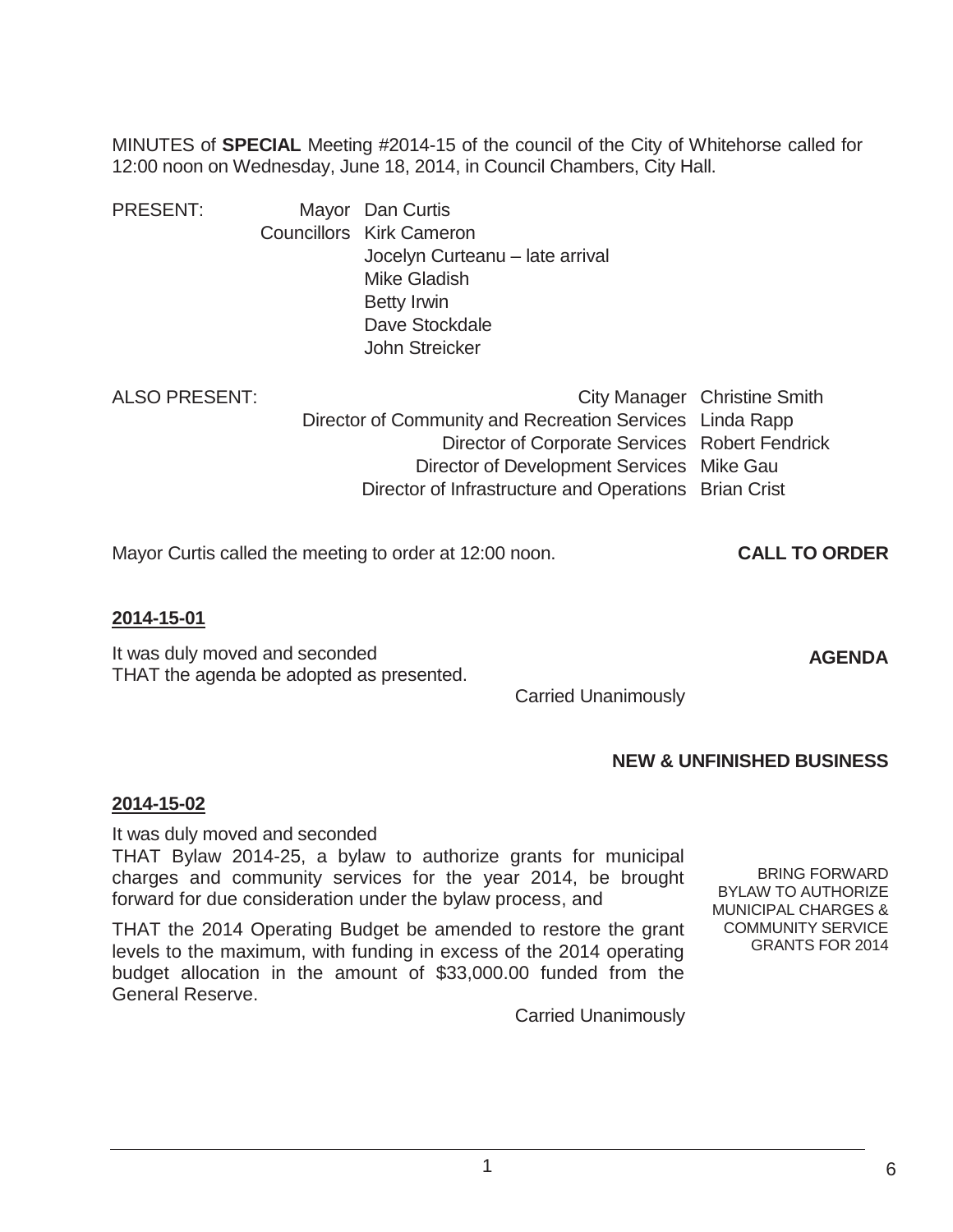### **BYLAWS**

| <b>BYLAW 2014-25</b><br>MUNICIPAL CHARGES/<br>THAT Bylaw 2014-25, a bylaw to authorize municipal charges and<br><b>COMMUNITY SERVICE</b><br><b>GRANTS FOR 2014</b><br><b>FIRST READING</b>                                                                                                                                                                                     |
|--------------------------------------------------------------------------------------------------------------------------------------------------------------------------------------------------------------------------------------------------------------------------------------------------------------------------------------------------------------------------------|
| <b>Carried Unanimously</b><br>Late Arrival                                                                                                                                                                                                                                                                                                                                     |
| Council noted that the bylaw is being brought forward at this time to<br>accommodate the recipients by having the grants authorized prior to<br>Draft policies with respect to these and other city<br><b>Discussion</b><br>grants will be tabled at the next regular meeting of council with the<br>intention that there will be consultation with stakeholders before a fair |
| <b>SECOND READING</b><br><b>Carried Unanimously</b>                                                                                                                                                                                                                                                                                                                            |
| <b>ADJOURNMENT</b>                                                                                                                                                                                                                                                                                                                                                             |
|                                                                                                                                                                                                                                                                                                                                                                                |
|                                                                                                                                                                                                                                                                                                                                                                                |

**City Clerk** 

ADOPTED by resolution at Meeting #2014-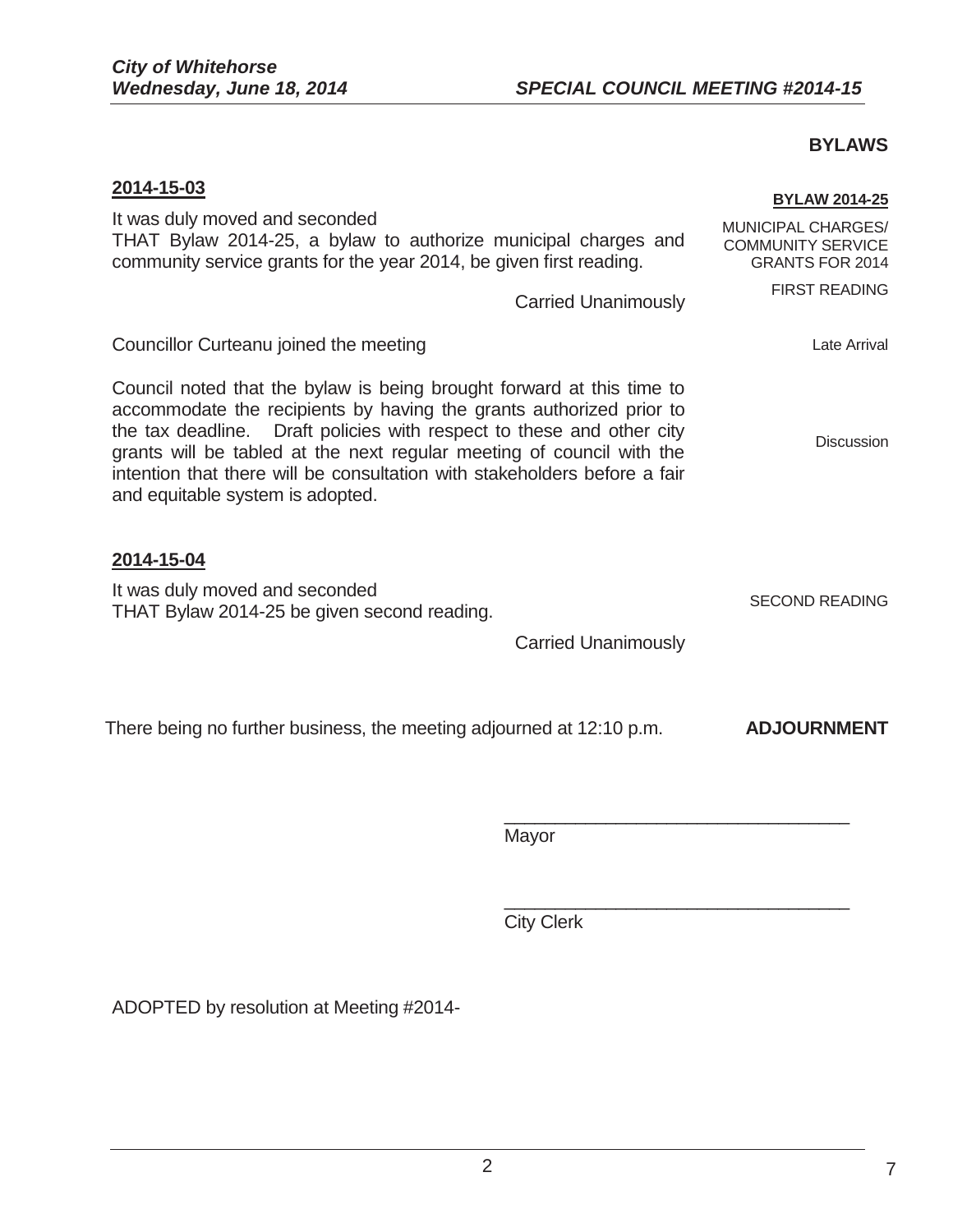

# **Minutes of the meeting of the City Planning Committee**

| <b>Date</b>                                          | June 16, 2014                                                                                                                                                                                                                                                                                              |
|------------------------------------------------------|------------------------------------------------------------------------------------------------------------------------------------------------------------------------------------------------------------------------------------------------------------------------------------------------------------|
| <b>Location</b>                                      | <b>Council Chambers, City Hall</b>                                                                                                                                                                                                                                                                         |
| <b>Committee</b><br><b>Members</b><br><b>Present</b> | Councillor Mike Gladish - Chair<br>Councillor Jocelyn Curteanu - Vice Chair<br><b>Mayor Dan Curtis</b><br><b>Councillor Kirk Cameron</b><br><b>Councillor Betty Irwin</b><br><b>Councillor Dave Stockdale</b><br><b>Councillor John Streicker</b>                                                          |
| <b>Staff</b><br><b>Present</b>                       | <b>Christine Smith, City Manager</b><br>Robert Fendrick, Director of Corporate Services<br>Linda Rapp, Director of Community and Recreation Services<br>Mike Gau, Director of Development Services<br>Brian Crist, Director of Infrastructure and Operations<br>Patrick Ross, Manager of Planning Services |

Your Worship, the City Planning Committee respectfully submits the following report:

### **1. Capital Expenditure Program Funding – Residential Land Intensification**

Since the adoption of the current capital funding program, Council has reprioritized proposed infill work and changed the focus to other housing initiatives, with particular emphasis on downtown densification. Administration was directed to move forward on four short-term housing initiatives that were explored in the Housing Gap Analysis. Administration is now proposing that the capital expenditure program be amended to reallocate the \$80,000 budget to several housing-related initiatives. These initiatives are generally less controversial than infill development, while also generating as many or more housing units. Only certain types of projects qualify for funding from the land bank reserve, and therefore the funding for the new initiatives will be drawn from the general reserve.

The Committee reiterated the need for accessible housing that addresses universal design as well as being affordable and attainable. Administration was encouraged to develop synergies between the City's plans and those proposed under the housing report that is coming forward shortly from the Government of Yukon.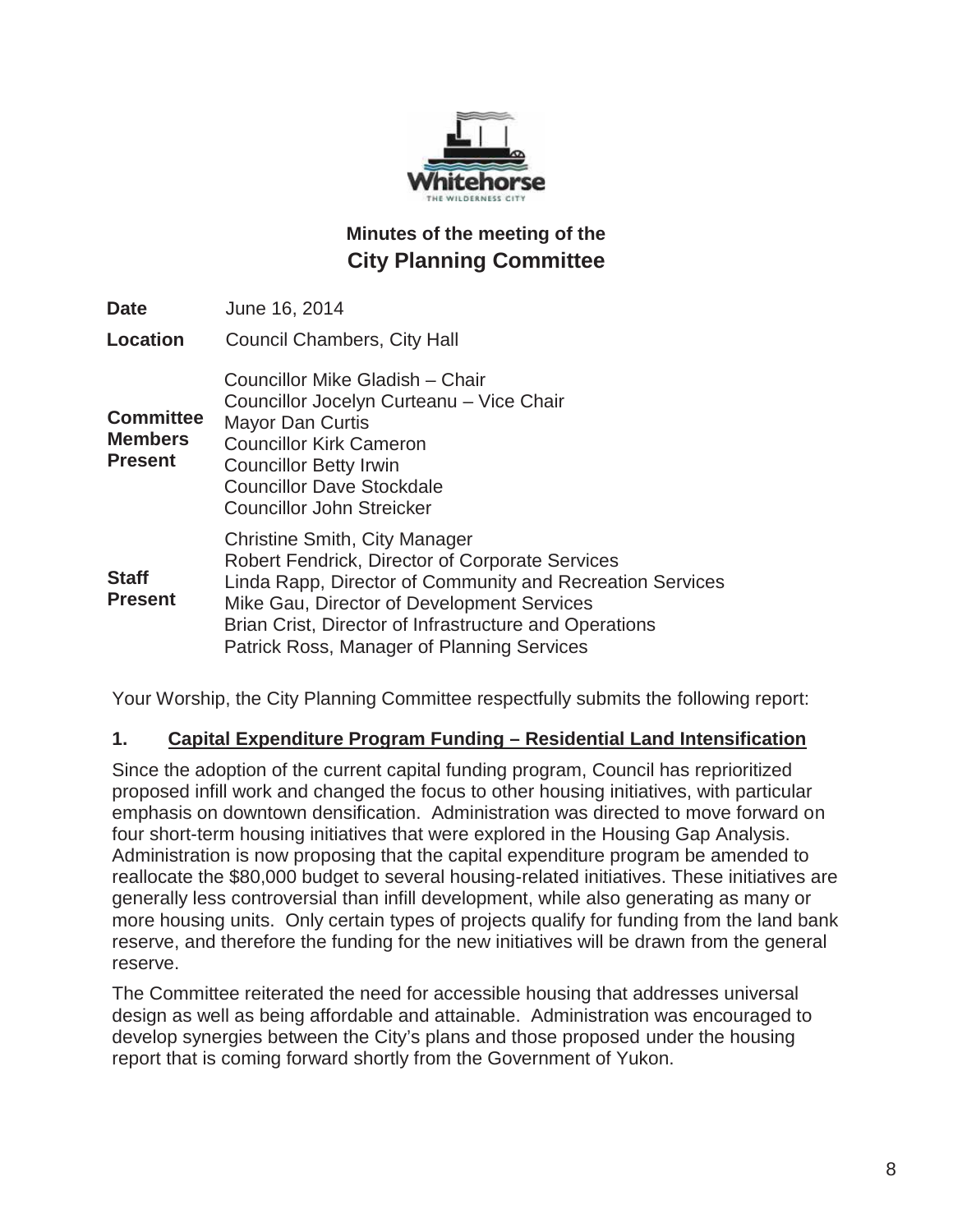# **Recommendation**

THAT the 2014 capital budget be amended by reducing project 720c00111, *Residential Intensification*, by \$80,000 funded from the Land Bank Reserve, and adding a new project, *Housing and Downtown Initiatives*, funded in the amount of \$80,000 from the General Reserve.

# **2.** Subdivision Approval – Whistle Bend

The City has been working with the Government of Yukon on the development of the Whistle Bend Subdivision. To ensure the continued development of Whistle Bend, YG is requesting that a new subdivision plan be approved for the remaining un-surveyed areas previously approved and for two new utility lots not previously approved. The configuration being brought forward at this time is slightly different from the approved subdivision plan and represents some fine-tuning and minor corrections to boundaries. Subdivision approvals for subsequent phases of Whistle Bend will be brought forward for Council approval at a later date.

## **Recommendation**

THAT the subdivision of vacant Commissioner's land and a portion of Lot 465, Group 804, Plan 26555 LTO be approved for the remainder of the Whistle Bend Phases 1 and 2 subdivision parcels comprising: three multiple family lots, one commercial lot, one future planning lot, one public service lot, three public utility lots, road rights-of-way for Casca Boulevard, Keno Way, Olive May Way and Tarahne Way, and a number of greenbelt lots, as shown on the approved Whistle Bend Subdivision sketches.

## **3. Regional Parks Plan**

The Official Community Plan includes a Green Space Network Plan for the preservation of green space for environmental and recreational values. Included were five new larger park areas with accompanying policies. Since the adoption of the Official Community Plan, the public has regularly asked for management plans for these areas in order to better define them. Council allocated funds for park planning in the 2014 capital budget and the result is the Regional Parks Plan, a decision making framework that will make future park-specific management planning faster and easier.

In the absence of a decision-making framework, it is difficult to know whether decisions that are already being made will have the intended consequences on the City's regional parks. A decision-making framework helps avoid ad hoc decision-making by providing a mechanism. The framework is structured to give clarity on Guiding Principles, Vision, Goals, Strategies, Actions, Outcomes and Roles, Responsibilities and Partnerships. In addition to the framework, the Regional Parks Plan also contains sections on Background, Decision Making Context, a Glossary, and an online Appendix that contains all public input received.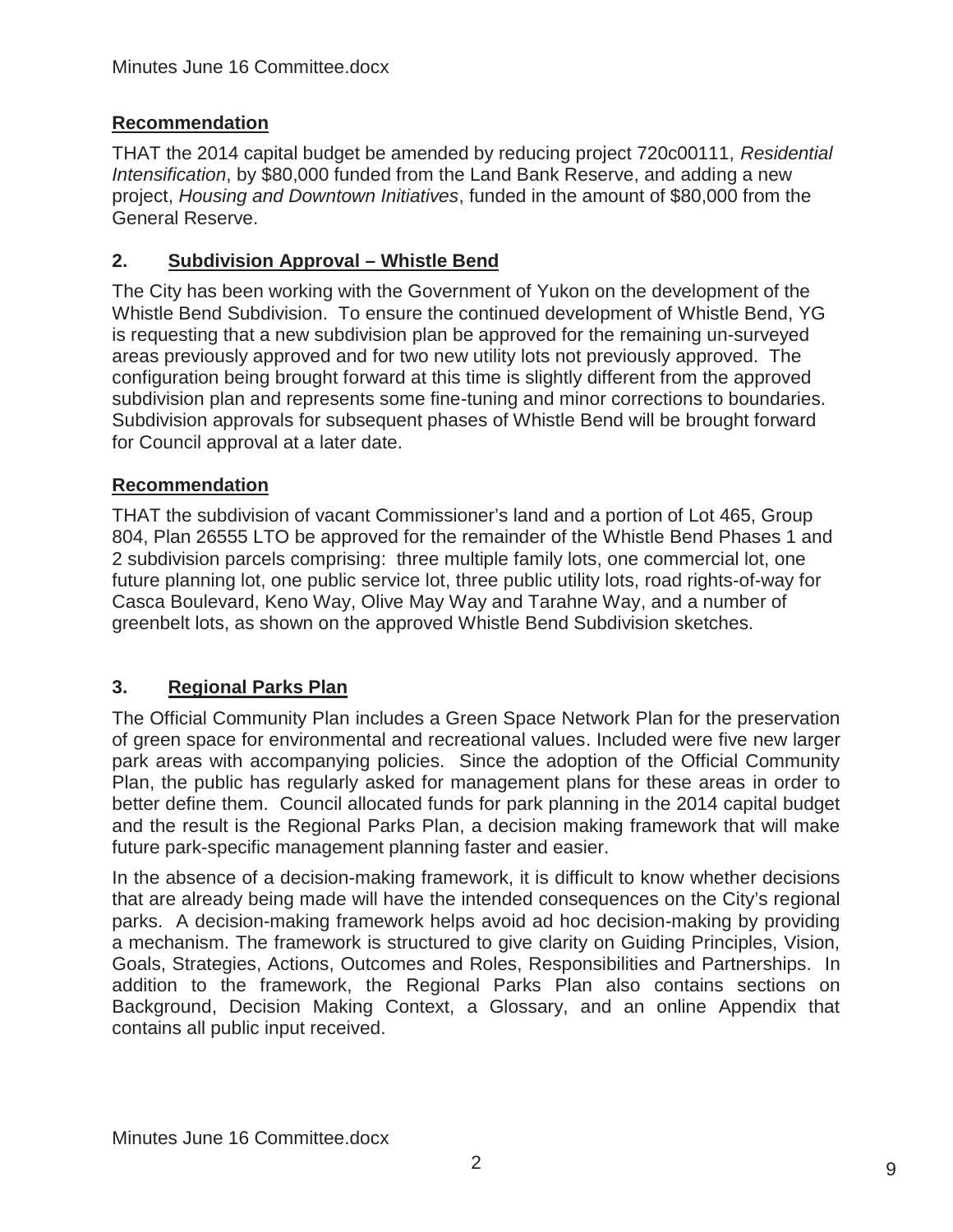Administration confirmed that the Plan is meant to be adopted in principle and future commitments may be required. However, these would come forward to Council for a decision. The City's Planning Department will take the lead on implementation and will start immediately on the first park management plan.

The Committee highly commended the consultant for the community engagement process used and the proactive approach recommended in the plan. The consultant also commended the City staff that worked with his firm in the development of the plan.

### **Recommendation**

THAT the Regional Parks Plan dated June 2014 be adopted as a guiding document.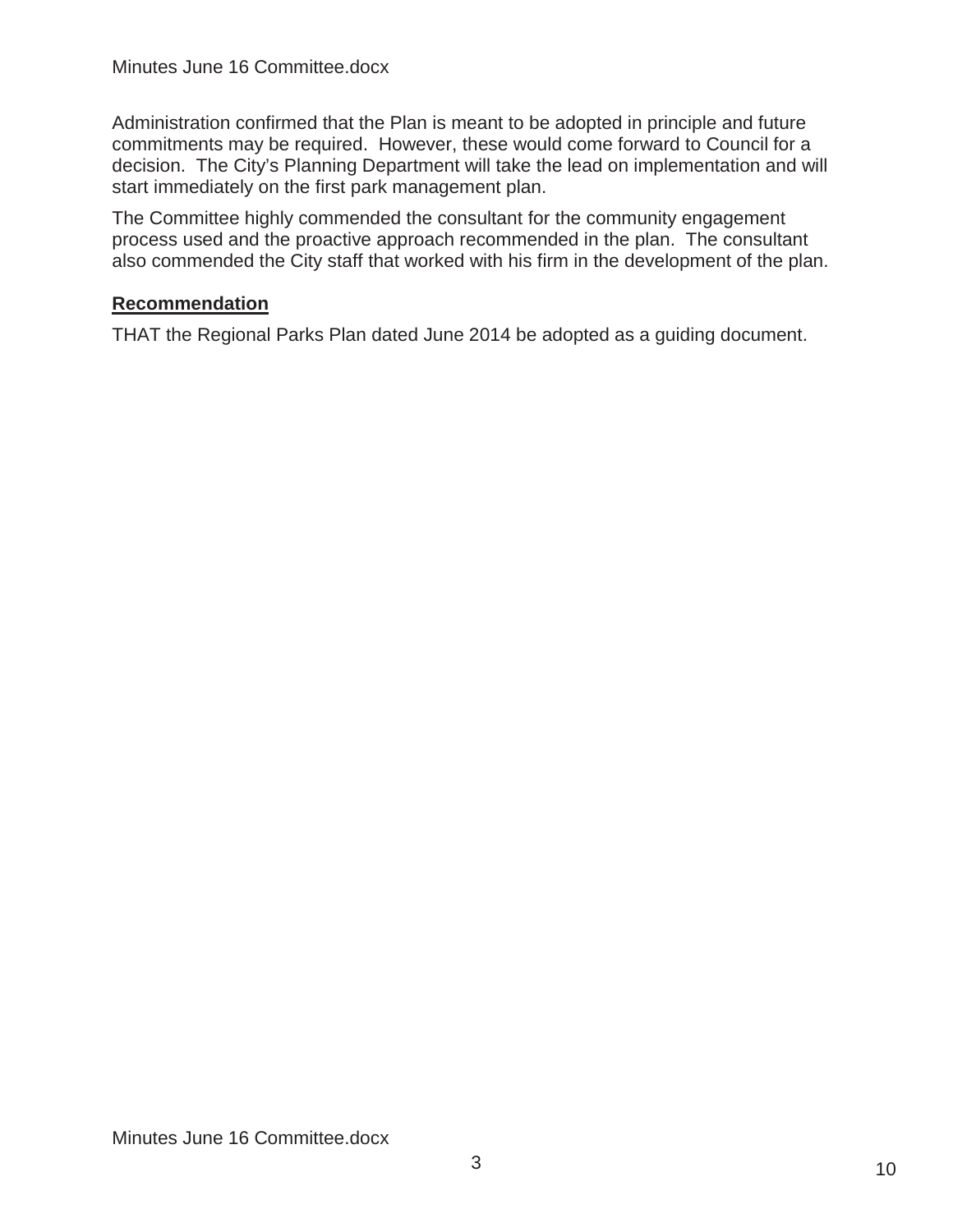

# **Minutes of the meeting of the City Operations Committee**

| <b>Date</b>                                          | June 16, 2014                                                                                                                                                                                                                                                                                                                |
|------------------------------------------------------|------------------------------------------------------------------------------------------------------------------------------------------------------------------------------------------------------------------------------------------------------------------------------------------------------------------------------|
| <b>Location</b>                                      | <b>Council Chambers, City Hall</b>                                                                                                                                                                                                                                                                                           |
| <b>Committee</b><br><b>Members</b><br><b>Present</b> | Councillor Jocelyn Curteanu - Chair<br>Councillor Dave Stockdale - Vice Chair<br>Mayor Dan Curtis<br><b>Councillor Kirk Cameron</b><br><b>Councillor Mike Gladish</b><br><b>Councillor Betty Irwin</b><br><b>Councillor John Streicker</b>                                                                                   |
| <b>Staff</b><br><b>Present</b>                       | <b>Christine Smith, City Manager</b><br><b>Robert Fendrick, Director of Corporate Services</b><br>Linda Rapp, Director of Community and Recreation Services<br>Mike Gau, Director of Development Services<br>Brian Crist, Director of Infrastructure and Operations<br>Larry Shipman, Acting Manager of Engineering Services |

Your Worship, the City Operations Committee respectfully submits the following report:

### **1. Ingram Subdivision Issues** – For Information Only

Denny Day addressed the Committee to request that the City address a number of safety concerns in the Ingram neighbourhood, including speeding on Mallard Way, the lack of a playground, and the Mallard Way egress that prevents left-hand turns onto Hamilton Boulevard. Mr. Day requested changes to the island configuration at Mallard and Hamilton so that vehicles do not have to travel south on Hamilton and make a Uturn to join north-bound traffic.

Administration confirmed that the north entrance to Ingram was designed in accordance with Transportation Association of Canada standards, and Ingram residents can access a four way intersection on Hamilton Boulevard by using Heron Drive in the Arkell Subdivision.

The Committee requested that Mr. Day's concerns be forwarded to the Traffic Committee, and to Parks and Trails.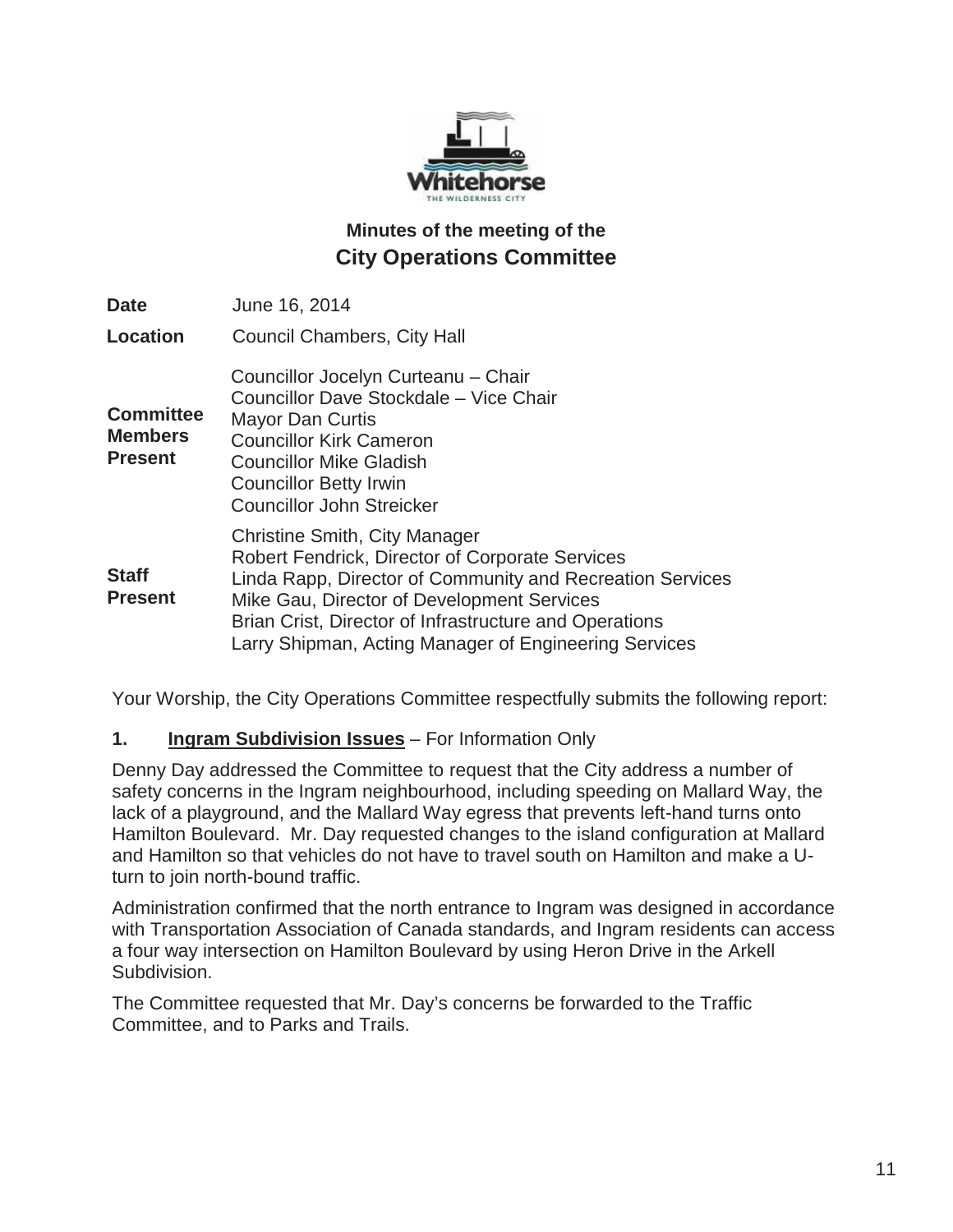# **2. Contract Award – Water Well #10**

The development of another high production water well in the Selkirk aquifer at the south end of Riverdale is part of the City's overall Groundwater Well Development plan. The proposed new well will provide backup to two existing high production wells. With the City now 100% dependent on ground water for the municipal water supply, backup wells are required to ensure that adequate capacity is available. Five bids were received in response to the tender issued. The review committee unanimously agreed that the low bidder is familiar with the scope of the work and the project objectives, and has the skills and ability to complete the work successfully. Sufficient funds have been approved through the Gas Tax Fund and are allocated in the 2014 Annual Budget.

Administration confirmed that there is no other aquifer in the City that can be used for water production. In case of emergency, the river could be brought on-line within an hour, but in that event a boil-water advisory would be necessary.

## **Recommendation**

THAT the contract for the development of Water Well #10 be awarded to Midnight Sun Drilling Inc. for a net cost to the City of \$239,810.00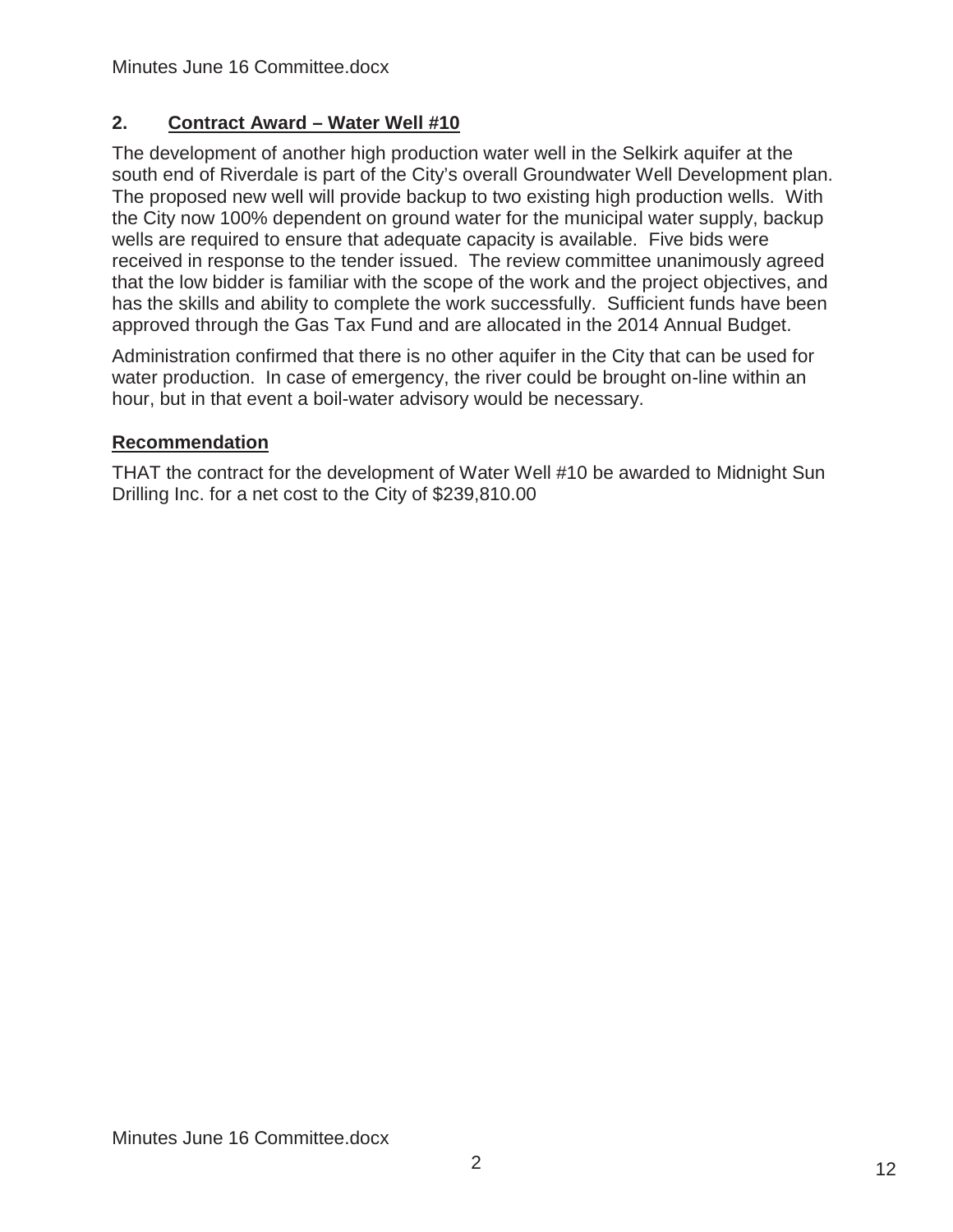

# **Minutes of the meeting of the Community Services Committee**

| <b>Date</b>                                          | June 16, 2014                                                                                                                                                                                                                                                       |
|------------------------------------------------------|---------------------------------------------------------------------------------------------------------------------------------------------------------------------------------------------------------------------------------------------------------------------|
| Location                                             | <b>Council Chambers, City Hall</b>                                                                                                                                                                                                                                  |
| <b>Committee</b><br><b>Members</b><br><b>Present</b> | Councillor Kirk Cameron - Chair<br>Councillor Mike Gladish - Vice-Chair<br><b>Mayor Dan Curtis</b><br><b>Councillor Jocelyn Curteanu</b><br><b>Councillor Betty Irwin</b><br><b>Councillor Dave Stockdale</b><br><b>Councillor John Streicker</b>                   |
| <b>Staff</b><br><b>Present</b>                       | <b>Christine Smith, City Manager</b><br><b>Robert Fendrick, Director of Corporate Services</b><br>Linda Rapp, Director of Community and Recreation Services<br>Mike Gau, Director of Development Services<br>Brian Crist, Director of Infrastructure and Operations |

Your Worship, the Community Services Committee respectfully submits the following report:

### **1. Community Events** – For Information Only

Committee members commended various events that took place recently in the City, including the Seniors Tea, the Pride Parade, and the activities surrounding the first ever North of 60 Annual General Meeting of the Air Cadet League of Canada.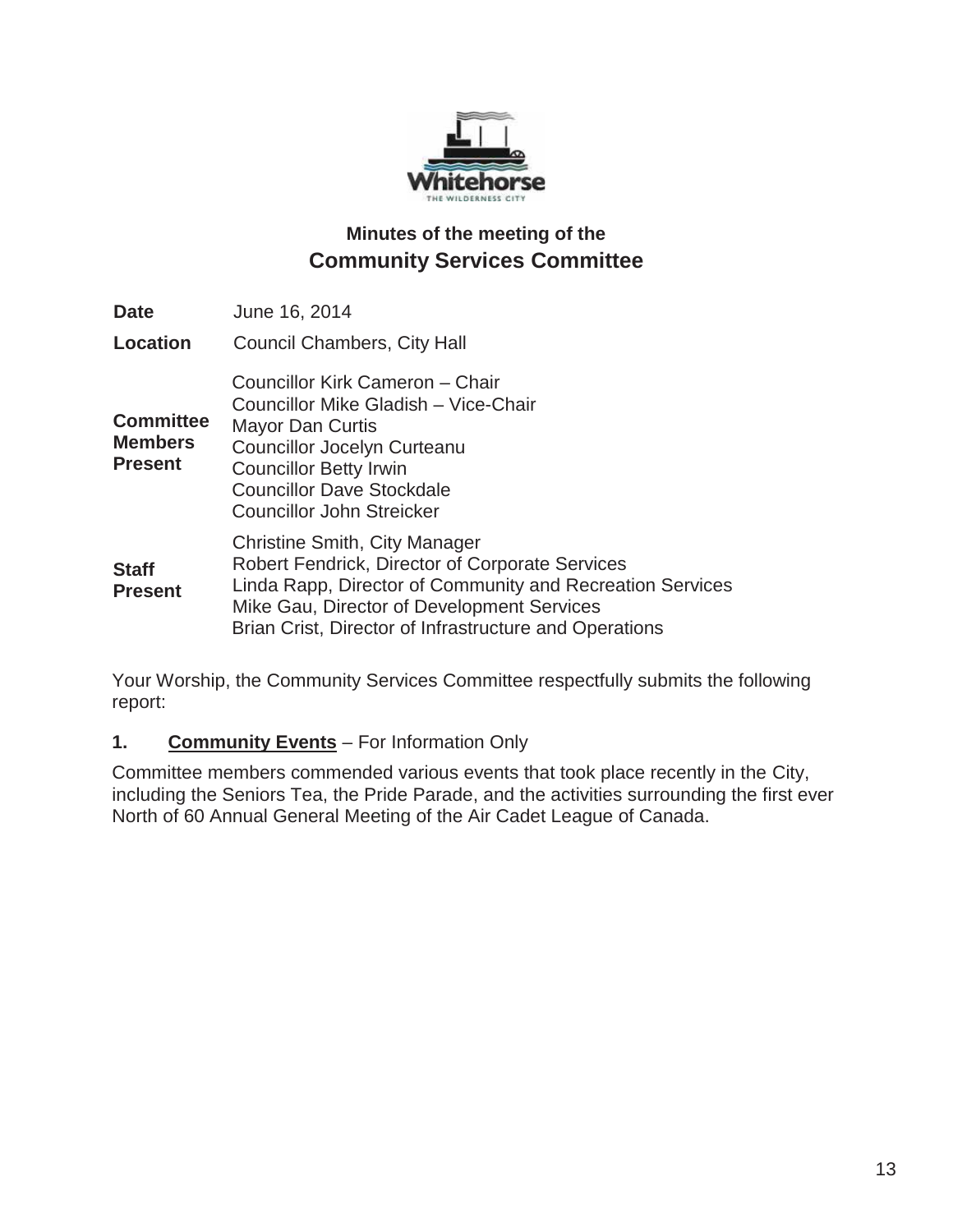

# **Minutes of the meeting of the Public Health and Safety Committee**

| <b>Date</b>                                          | June 16, 2014                                                                                                                                                                                                                                                       |
|------------------------------------------------------|---------------------------------------------------------------------------------------------------------------------------------------------------------------------------------------------------------------------------------------------------------------------|
| <b>Location</b>                                      | <b>Council Chambers, City Hall</b>                                                                                                                                                                                                                                  |
| <b>Committee</b><br><b>Members</b><br><b>Present</b> | Councillor Dave Stockdale - Chair<br>Councillor Kirk Cameron - Vice Chair<br><b>Mayor Dan Curtis</b><br><b>Councillor Jocelyn Curteanu</b><br><b>Councillor Mike Gladish</b><br><b>Councillor Betty Irwin</b><br><b>Councillor John Streicker</b>                   |
| <b>Staff</b><br><b>Present</b>                       | <b>Christine Smith, City Manager</b><br><b>Robert Fendrick, Director of Corporate Services</b><br>Linda Rapp, Director of Community and Recreation Services<br>Mike Gau, Director of Development Services<br>Brian Crist, Director of Infrastructure and Operations |

Your Worship, there is no report from the Public Health and Safety Committee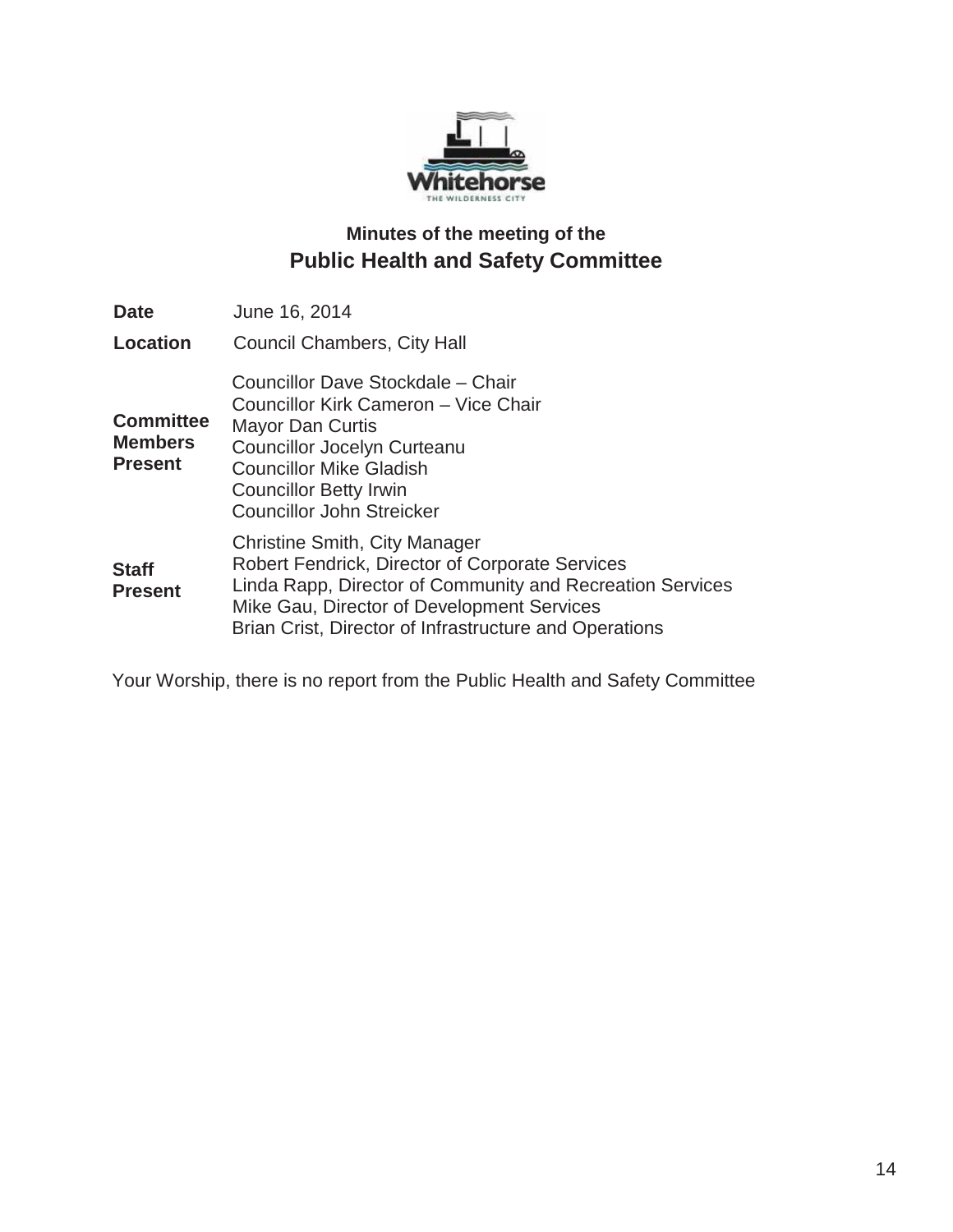

# **Minutes of the meeting of the Development Services Committee**

| <b>Date</b>                                          | June 16, 2014                                                                                                                                                                                                                                                                                                                    |
|------------------------------------------------------|----------------------------------------------------------------------------------------------------------------------------------------------------------------------------------------------------------------------------------------------------------------------------------------------------------------------------------|
| <b>Location</b>                                      | <b>Council Chambers, City Hall</b>                                                                                                                                                                                                                                                                                               |
| <b>Committee</b><br><b>Members</b><br><b>Present</b> | Councillor Betty Irwin - Chair<br>Councillor John Streicker - Vice Chair<br><b>Mayor Dan Curtis</b><br><b>Councillor Kirk Cameron</b><br><b>Councillor Jocelyn Curteanu</b><br><b>Councillor Mike Gladish</b><br><b>Councillor Dave Stockdale</b>                                                                                |
| <b>Staff</b><br><b>Present</b>                       | <b>Christine Smith, City Manager</b><br><b>Robert Fendrick, Director of Corporate Services</b><br>Linda Rapp, Director of Community and Recreation Services<br>Mike Gau, Director of Development Services<br>Brian Crist, Director of Infrastructure and Operations<br>Shannon Clohosey, Manager of Environmental Sustainability |

Your Worship, the Development Services Committee respectfully submits the following report:

### **1. Contract Award – Sustainability Plans Update**

The 2014 capital budget includes funds for the update of the City's Strategic Sustainability Plan and Integrated Community Sustainability Plan. The objectives of the project include updating the City's vision for sustainability, defining sustainability targets and objectives and identifying how they can be achieved; and engaging Council and staff in supporting and working toward sustainability. Four proposals were received in response to the request for proposals issued. One proposal did not adhere to instructions and was disqualified, and one did not meet the technical qualifications threshold.

The review committee chose to perform interviews to seek clarity on the remaining two proposals and ask for more details about requirements described in the request for proposals. Both teams have areas of expertise and strengths. The Whistler Centre for Sustainability proposed a broad and creative public engagement strategy, and has several years of experience in implementing sustainability plans in their work with Whistler. Modus proposed a high-calibre team with a depth of knowledge, experience, and understanding of sustainability planning, asset management, and best practice.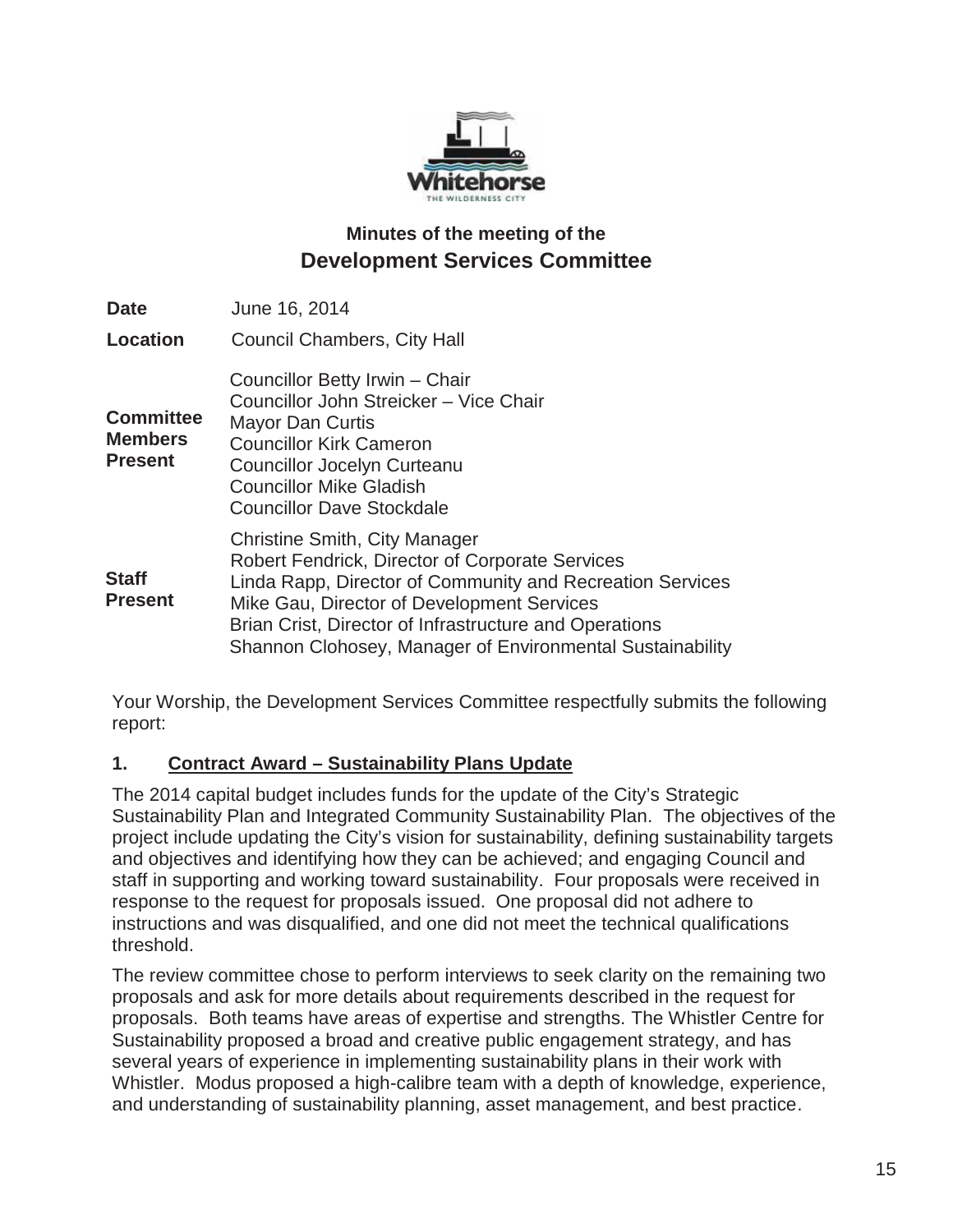Administration confirmed that the interview process is used to assist the review team in evaluating key factors in the best interests of the City.

### **Recommendation**

THAT the contract for the update of the City's Strategic Sustainability Plan and Integrated Community Sustainability Plan be awarded to Modus for a cost to the City of \$54,999.00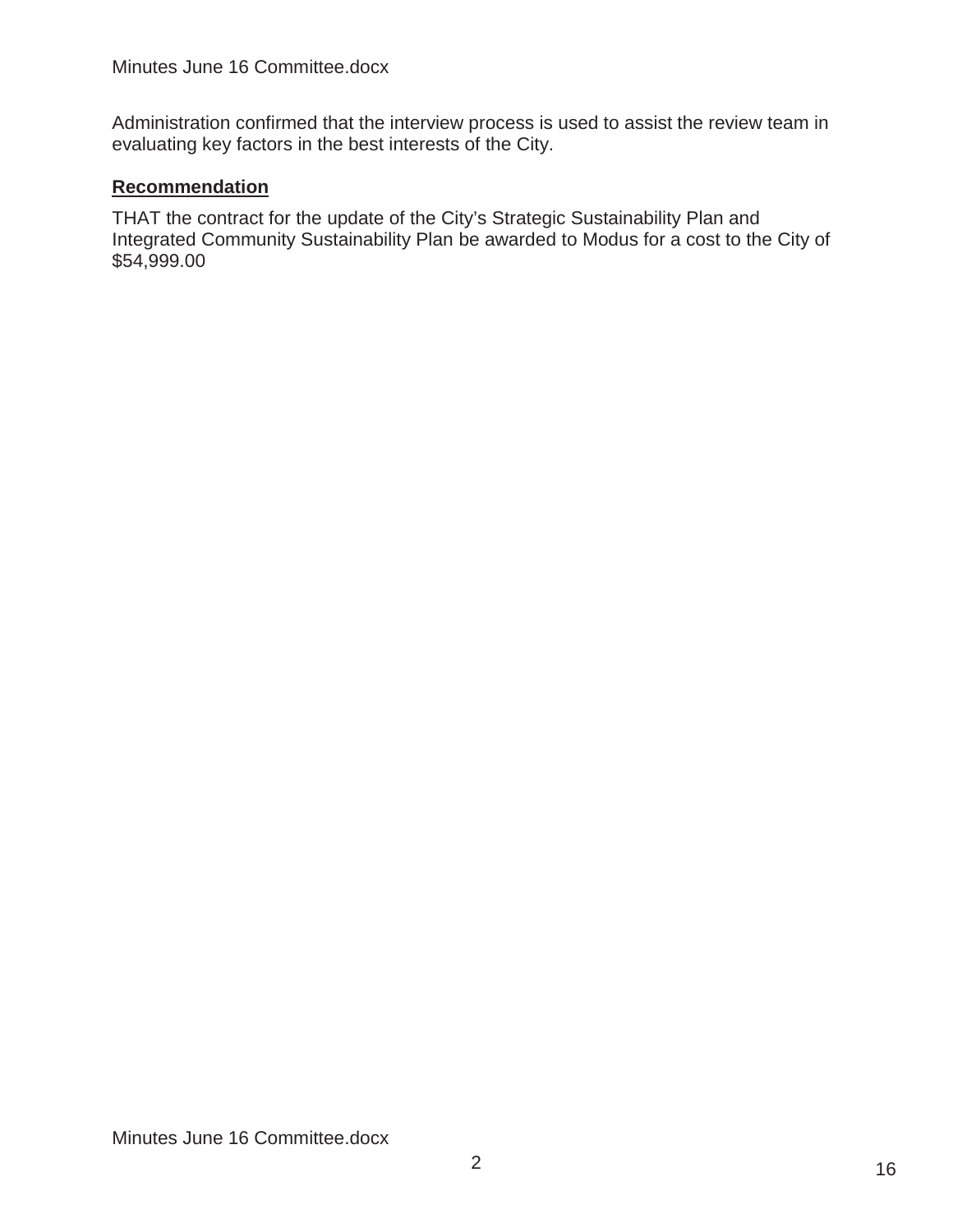

# **Minutes of the meeting of the Corporate Services Committee**

| <b>Date</b>                                          | June 16, 2014                                                                                                                                                                                                                                                                                                          |
|------------------------------------------------------|------------------------------------------------------------------------------------------------------------------------------------------------------------------------------------------------------------------------------------------------------------------------------------------------------------------------|
| <b>Location</b>                                      | <b>Council Chambers, City Hall</b>                                                                                                                                                                                                                                                                                     |
| <b>Committee</b><br><b>Members</b><br><b>Present</b> | Councillor John Streicker - Chair<br>Councillor Betty Irwin - Vice Chair<br><b>Mayor Dan Curtis</b><br><b>Councillor Kirk Cameron</b><br><b>Councillor Jocelyn Curteanu</b><br><b>Councillor Mike Gladish</b><br><b>Councillor Dave Stockdale</b>                                                                      |
| <b>Staff</b><br><b>Present</b>                       | <b>Christine Smith, City Manager</b><br><b>Robert Fendrick, Director of Corporate Services</b><br>Linda Rapp, Director of Community and Recreation Services<br>Mike Gau, Director of Development Services<br>Brian Crist, Director of Infrastructure and Operations<br>Valerie Anderson, Manager of Financial Services |

Your Worship, the Corporate Services Committee respectfully submits the following report:

### **1. 2013 Financial Statements**

The City's Auditors have completed their review of the 2013 Financial Statements, schedules and notes. They confirm that these statements present fairly the financial position of the City of Whitehorse as at December 31, 2013. It should be noted that one of the results of the Public Sector Accounting Board rules is that a greater emphasis is placed on the consolidated statement of financial position, which shows the long-term fiscal health of the municipality. The Finance Committee has reviewed these statements and has no concerns to report.

As the Water and Sewer services of the City are operated as a separate utility, it is necessary to break out the operating costs. In order to maintain the separation between taxpayer-funded activities and the operations of the utility, the deficit must be funded by rate payers.

Administration confirmed that the revenue statements are presented at a high level in accordance with prevailing accounting standards. It was noted that closure and reopening costs for the waste management facility are not cash funded, but the liability is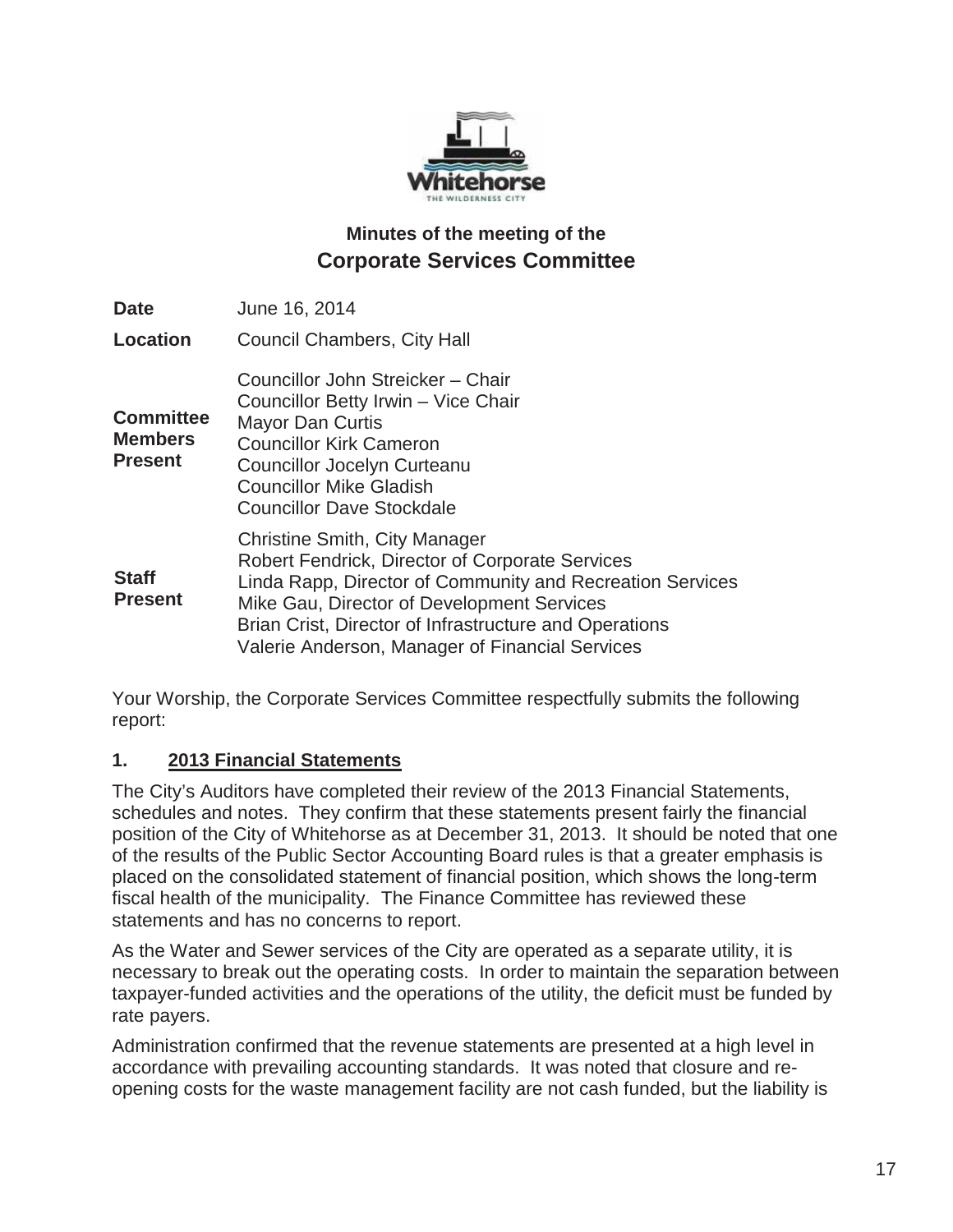tracked and will be affected by diversion efforts. The statements account for variances from the previous year with respect to the Water and Sewer fund, but allowances are required due to the lag between the budget and financial statement cycles.

### **Recommendation**

THAT the audited City of Whitehorse 2013 Financial Statements be accepted as presented, and

THAT the Water and Sewer Fund deficit of \$619,143 be funded from the Water and Sewer Reserve

# **2. Authorize Council Travel**

Council's Expense Policy requires council approval for all requests for funding or reimbursement of expenses incurred in conjunction with travel outside the City of Whitehorse. Mayor Curtis and Councillor Streicker have indicated their intention to attend the Western Cities Summit to be held in Edmonton in June. This forum allows municipalities opportunities to share best practices, and the Mayor has been invited to speak at this year's meetings. The Government of Yukon is partially funding the Mayor's travel expenses for this event.

### **Recommendation**

THAT travel expenses be authorized for Mayor Curtis to attend the Western Cities Summit to be held in Edmonton in June; and

THAT travel and per diem expenses from the Councillor-initiated account be authorized for Councillor Streicker to attend the 2014 Western Cities Summit in Edmonton.

# **3. Municipal Charges and Community Services Grants**

The City has a long history of providing community service grants to assist non-profit, religious and/or charitable organizations with their taxes, and these grant allocations are governed by the Community Service Grant Policy. Past practice has also been to provide grants with respect to taxes for organizations that lease municipal property. At one point museums were deemed to merit this grant, and other organizations were added to the list in accordance with the will of the current council. These municipal charges grants are allocated through a bylaw, and over time the practice has been to grandfather organizations previously deemed eligible. As a consequence, there are currently 14 City-funded organizations that do not meet any specific policy or criteria. In some cases, without proper rationale, these organizations are receiving even more tax grant funds than organizations that meet the guidelines of Community Service Grants Policy.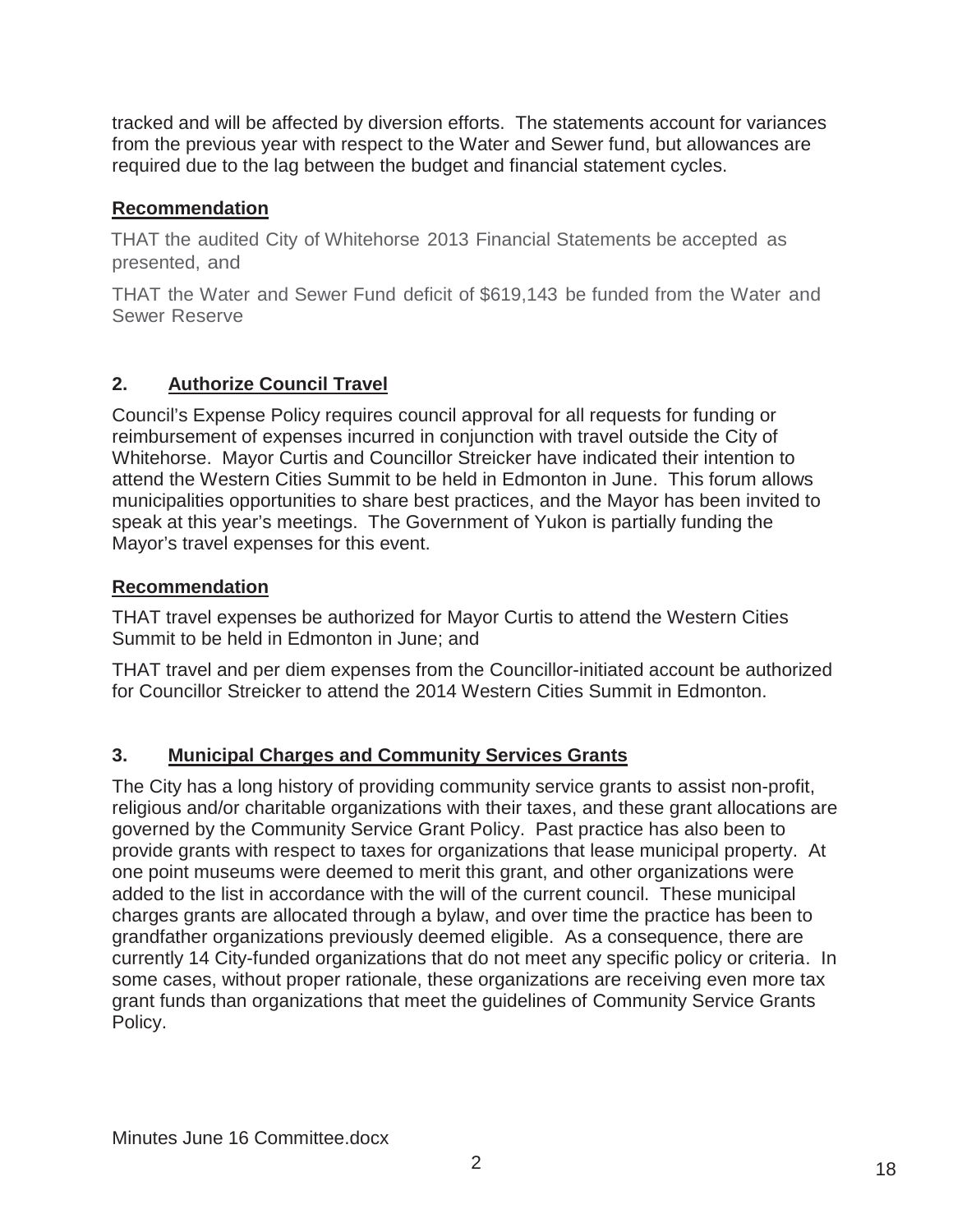In addition to the two different tax granting standards, cost over-runs have become an issue. During the comprehensive review of grant policies that administration has conducted this year, two new draft policies have been developed. One applies a consistent principled approach to all organizations, and an additional policy that attempts to identify a funding formula that reflects the unique circumstance of each organization. The proposed new policies are expected to be in effect for 2015.

In fairness to organizations that typically receive these grants, the consensus of the Committee was that the usual grant allocations should be approved for 2014 in advance of the taxation deadline.

### **Recommendation**

THAT the draft Municipal Charges and Community Service Grants Policy and the draft Grant-making Policy, both dated June 2014 with an effective date of January 1, 2015, be tabled as presented, and

THAT adoption of the Municipal Charges and Community Services Grant Policy and the Grant-making Policy be scheduled for the regular council meeting on September  $15<sup>th</sup>$ , 2014 to allow time for consultation with stakeholders.

There being no further business, the meeting adjourned at 7:45 p.m.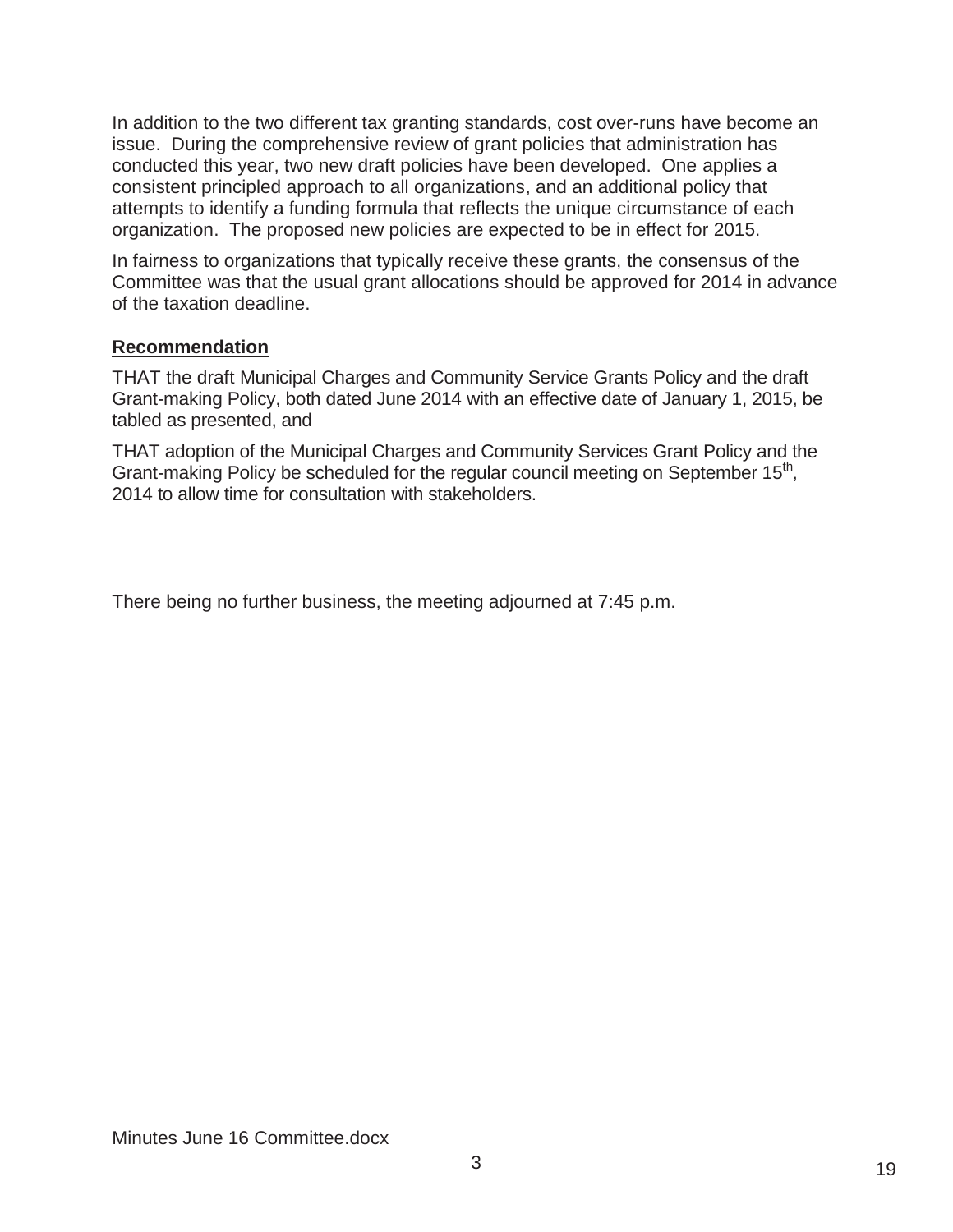# **CITY OF WHITEHORSE**

# **BYLAW 2014-25**

A bylaw to provide for community service grants and grants for property taxes and other municipal charges for the year 2014

WHEREAS section 245 of the *Municipal Act* (R.S.Y. 2002) provides that council may by bylaw make grants to any person or association of persons; and

WHEREAS council adopted a policy on community service grants which establishes guidelines for the review of applications for community service grant funding; and

WHEREAS council, in the form of leases and resolutions, has established a policy of granting property taxes and other specific municipal charges to non-profit charitable and/or recreational organizations that lease municipally owned property; and

WHEREAS council has deemed other special cases as warranting the granting of taxes and other municipal charges;

NOW THEREFORE the council of the municipality of the City of Whitehorse, in open meeting assembled, hereby ENACTS AS FOLLOWS:

- 1. Grants for property taxes and other municipal charges the amount of \$110,666.50, and community service grants in the amount of \$61,720.00 are hereby authorized as detailed in Appendix "A" attached hereto and forming part of this bylaw.
- 2. This bylaw shall come into full force and effect upon the final passing thereof.

**FIRST** and **SECOND READING**: June 18, 2014 **THIRD READING** and **ADOPTION**:

Mayor

\_\_\_\_\_\_\_\_\_\_\_\_\_\_\_\_\_\_\_\_\_\_\_\_\_\_\_\_\_\_\_\_\_\_

\_\_\_\_\_\_\_\_\_\_\_\_\_\_\_\_\_\_\_\_\_\_\_\_\_\_\_\_\_\_\_\_\_\_ City Clerk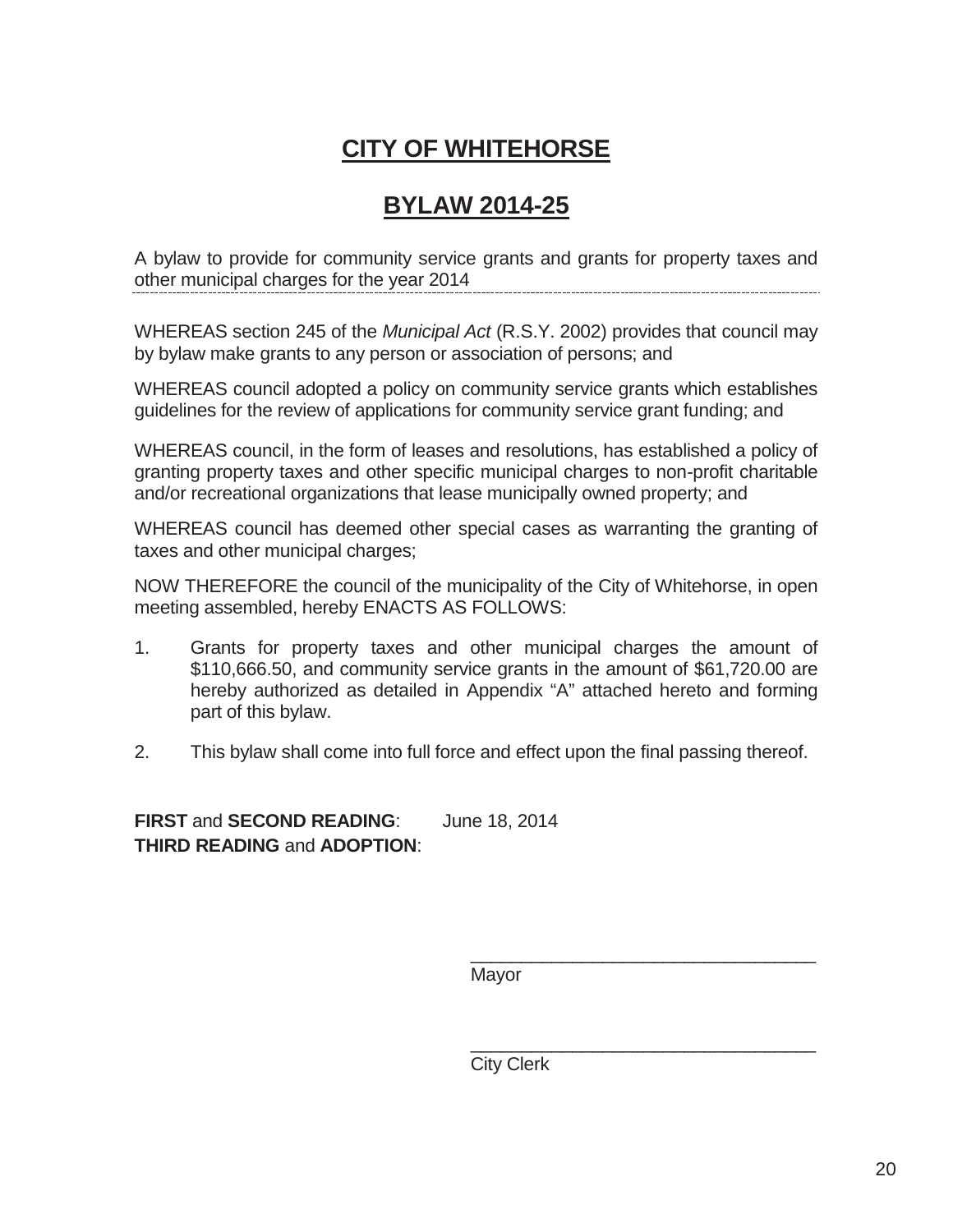**Appendix "A"**

| <b>Roll Number</b>                   | Organization                                              | <b>Grant Amount</b> |  |  |
|--------------------------------------|-----------------------------------------------------------|---------------------|--|--|
| 3701011150                           | <b>Biathlon Yukon</b>                                     | \$3,247.11          |  |  |
| City lease                           | <b>D.U.G.S.</b>                                           | 350.00              |  |  |
| 3100169300                           | <b>Guild Hall Society</b>                                 | 15,476.86           |  |  |
| 3150003300                           | <b>Habitat for Humanity Yukon</b>                         | 637.47              |  |  |
| 3150003200                           | <b>Habitat for Humanity Yukon</b>                         | 671.53              |  |  |
| 3460007600                           | Humane Society Yukon                                      | 5,947.96            |  |  |
| 3010241100                           | Log Church Diocese of Yukon                               | 1,395.49            |  |  |
| 3010071800                           | <b>MacBride Museum Society</b>                            | 27,013.56           |  |  |
| 3110110800                           | <b>Softball Yukon</b>                                     | 21,558.71           |  |  |
| 3701011140                           | Whitehorse Rifle & Pistol Club                            | 5,504.81            |  |  |
| 3010271400                           | <b>Yukon Historical &amp; Museums Association</b>         | 1,977.24            |  |  |
| 3701413900                           | <b>Yukon Horse &amp; Rider Association</b>                | 1,408.37            |  |  |
| 3850105310                           | <b>Yukon Transportation Museum</b>                        | 25,477.39           |  |  |
|                                      | 2014 Property Taxes & Other Municipal Charges Grant Total | \$110,666.50        |  |  |
| <b>2014 Community Service Grants</b> |                                                           |                     |  |  |
| <b>Roll Number</b>                   | Organization                                              | <b>Grant Amount</b> |  |  |
| 3015050600                           | Betty's Haven                                             | \$6,739.97          |  |  |
| 3010290900                           | <b>Blood Ties Four Directions</b>                         | 1,515.19            |  |  |
| 3010091800                           | <b>Challenge-Disability Resource</b>                      | 5,022.20            |  |  |
| 3011000300                           | <b>Food Bank</b>                                          | 3,913.29            |  |  |
| 3015060202                           | <b>Golden Age Society</b>                                 | 3,990.92            |  |  |
| 3015051300                           | Kaushee's Place Housing Society                           | 6,784.10            |  |  |
| 3010220600                           | Many Rivers Counselling & Support Services                | 5,427.74            |  |  |
| 3011230200                           | Maryhouse                                                 | 2,142.99            |  |  |
| 3011230300                           | Maryhouse                                                 | 413.79              |  |  |
| 3011001800                           | Salvation Army-Church                                     | 5,870.05            |  |  |
| 3011000900                           | <b>Salvation Army-Shelter</b>                             | 1,907.61            |  |  |
| 3400002100                           | <b>Salvation Army-Thrift Store</b>                        | 4,786.77            |  |  |
| 3400000400                           | Teegatha' Oh Zheh Society                                 | 7,187.15            |  |  |
| 3010421100                           | Victoria Faulkner Women's Centre                          | 2,489.81            |  |  |
| 3013050700                           | <b>Whitehorse Aboriginal Women's Circle</b>               | 422.00              |  |  |
| 3013050700                           | <b>Yukon Association For Community Living</b>             | 978.41              |  |  |
| 3010380800                           | <b>Yukon Hospice Society</b>                              | 2,128.01            |  |  |
|                                      | <b>2014 Community Service Grant Total</b>                 | \$61,720.00         |  |  |
|                                      | <b>Total 2014 Grants</b>                                  | \$172,386.50        |  |  |

# **2014 Property Taxes and Other Municipal Charges Grants**